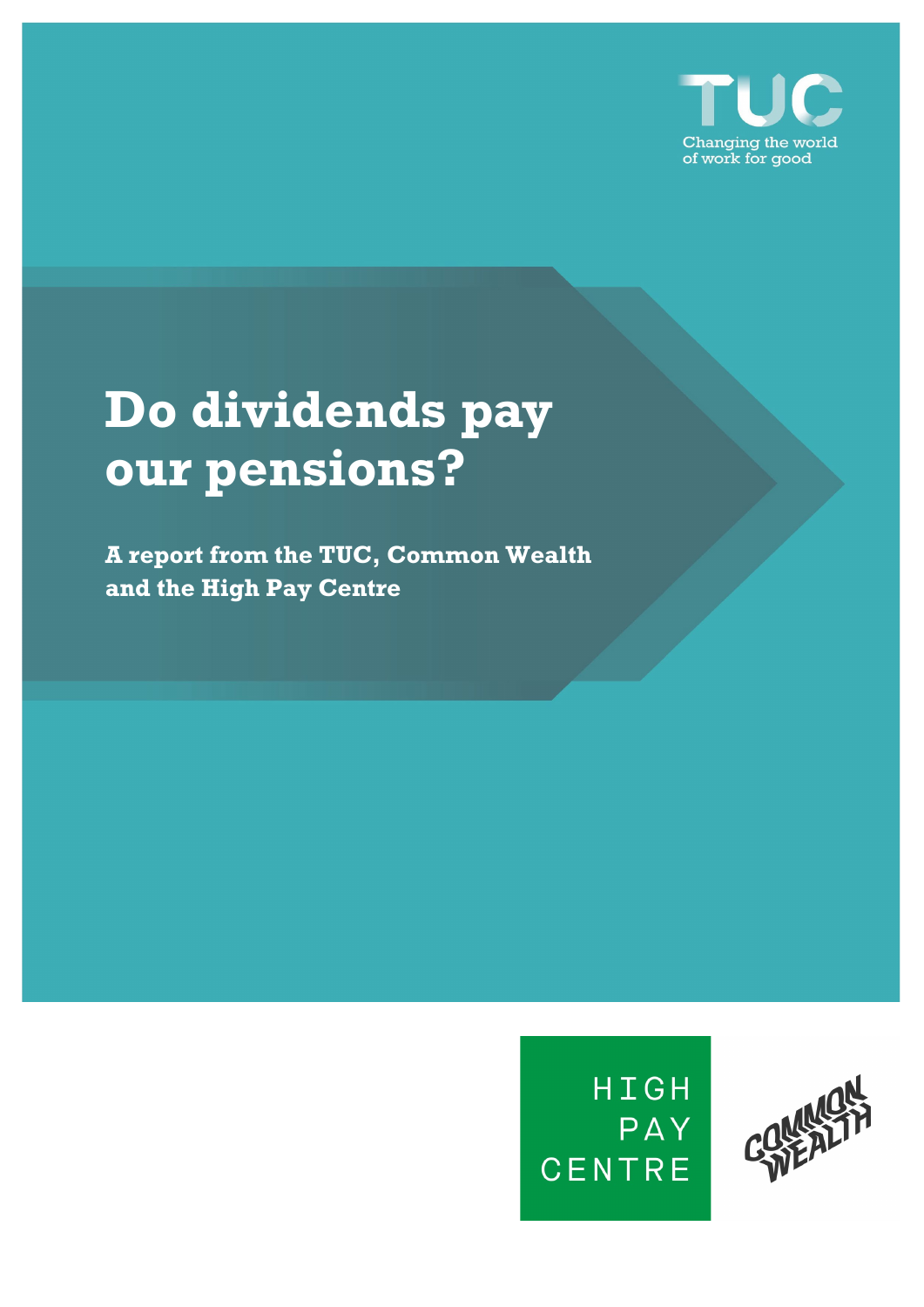# **Executive summary**

## **This report examines who benefits from shareholder returns and the extent to which dividend payments from UK companies are a significant source of income for UK pension funds.**

There is increasing public interest in the rising amount of money UK companies pay to their shareholders through dividends and share buybacks and the potential opportunity cost – in terms of workforce wages, investments in R&D and building resilience against external shocks, such as COVID 19.

Research shows that:

- Dividends have risen as a share of pre-tax profits at FT350 companies between 1997 and 2020, while investment has fallen over the same period;
- Shareholder returns at the FTSE 100 grew by 56 per cent between 2014 and 2018, while average earnings grew by just 8.8 per cent (both nominal); and
- It is relatively common for companies to pay dividends that exceed their total profits; this happened in 27 per cent of cases in the FTSE 100 between 2014 and 2018.

One of the justifications given for high levels of dividend payments is that 'they pay our pensions,' because people's pension savings are invested in the stock market. This report examines the extent to which this is the case and who really benefits from shareholder returns.

## **Our analysis shows that only a tiny proportion of UK dividends and buybacks accrue to UK pension funds.**

Analysis of official statistics shows that the proportion of UK shares directly held by UK pension funds fell from almost one in three in 1990 to less than one in 25 by 2018 – a decline of over 90 per cent. Most UK shares are now held by overseas investors. The proportion of UK shares owned by overseas investors rose from 12 per cent in 1990 to 55 per cent in 2018.

In addition to direct share ownership, some pension funds will own shares indirectly through pooled funds controlled by insurance companies and asset managers. Examining the data on this, we conclude that in total UK pension funds own directly or indirectly under six per cent of UK shares.

## **The returns that do accrue to pension savers are very unequally allocated and disproportionately benefit a wealthy minority.**

The distribution of private pension wealth in the UK is highly unequal. The richest twenty per cent of UK households by income own 49 per cent of pension wealth in the UK. Although auto-enrolment has given more low-paid workers access to a workplace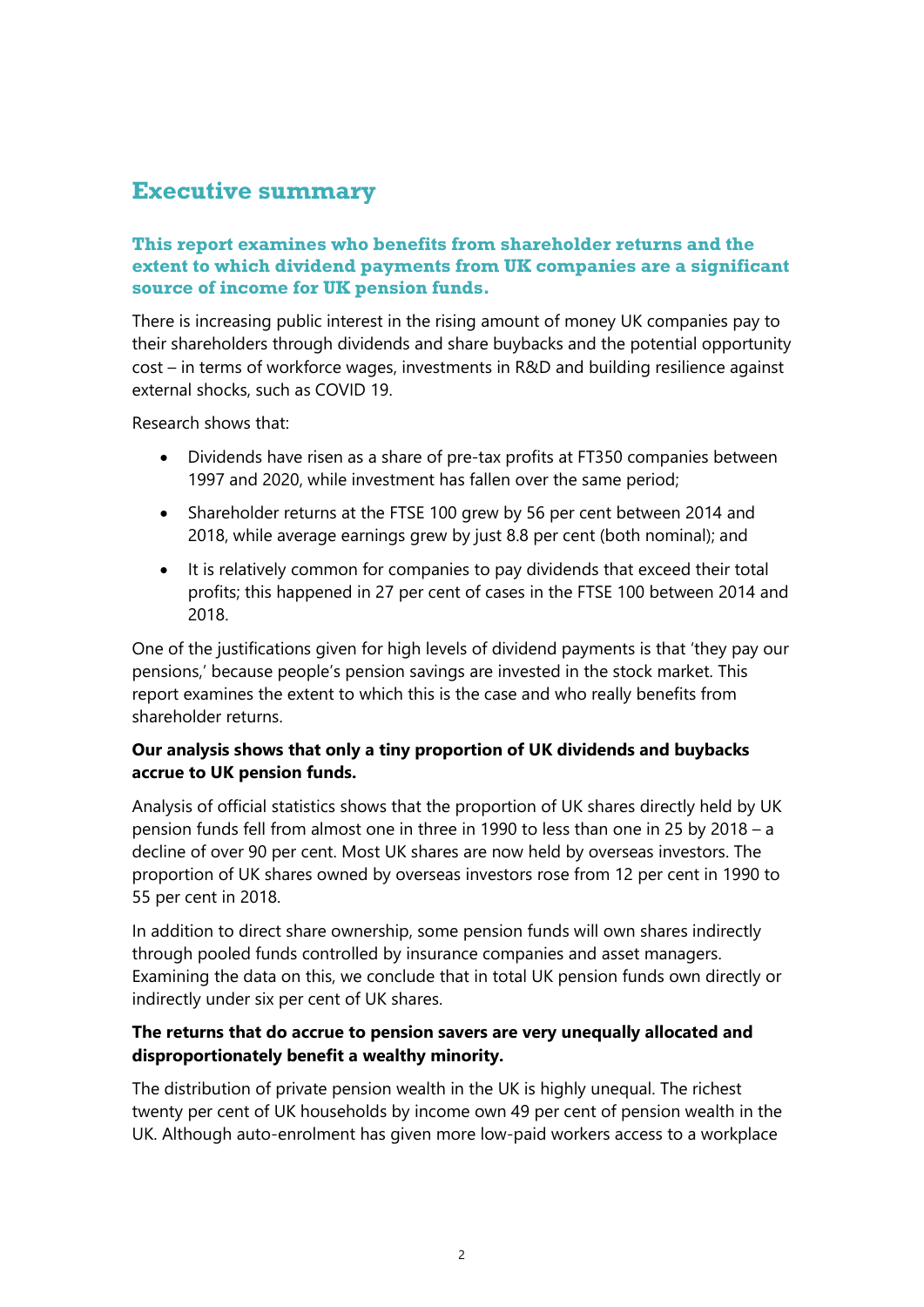pension, participation remains strongly correlated to income, with just 41 per cent of low-paid private sector employees working full-time belonging to a pension scheme.

In reality, the poorest pensioners depend largely on the state pension, rather than private (personal or occupational) pension savings, for their income in retirement. For many pensioners, and in particular the poorest, corporation tax is more important than dividends in terms of the contribution of corporate Britain to their pensions.

#### **Individual share ownership is even more unequally allocated than pension fund wealth.**

Looking at direct share ownership by individuals, the richest one per cent of households own 39 per cent of total share-based wealth – almost as much as the poorest 80 per cent combined.

#### **The costs of financial intermediation reduce still further the contribution that shareholder returns make to pension funds.**

The costs of financial intermediation absorb a slice of shareholder returns before they reach pension funds and other beneficiaries. Most shareholdings are managed by professional asset managers - a market review by the Financial Conduct Authority found that asset managers typically charge around 0.9 per cent of assets under management on an annual basis for an actively managed fund, while typical profit margins for the industry are 35 per cent. The average earnings threshold for the highest-paid quarter of employees at firms in the investment banking and brokerage sector is £140,000.

An issue that affects pension funds in particular is the number of costs and charges that must be borne across a complex investment chain; a 2014 DWP consultation identified a non-exhaustive list of 26 different costs and fees, including advice, professional services, administration, banking and depository fees and transaction costs. These high costs and multiple charges mean that even to the extent to which pension funds do hold UK shares, this is not an efficient way of sharing the value created by UK companies with working people.

#### **Conclusions**

The findings of the report inarguably demonstrate a minimal and diminishing link between the fortunes of the UK's largest companies and the pensions of working people. UK pension funds account for a small and declining proportion of UK shareholdings. Individual shareholdings are overwhelmingly concentrated amongst the very rich.

Yet the priority placed upon shareholders in the UK's corporate governance system encourages companies to prioritise shareholder returns above wages or long-term investment. And executive pay is often linked to levels of shareholder returns, creating a direct incentive for company directors to pay dividends even when not justified by performance.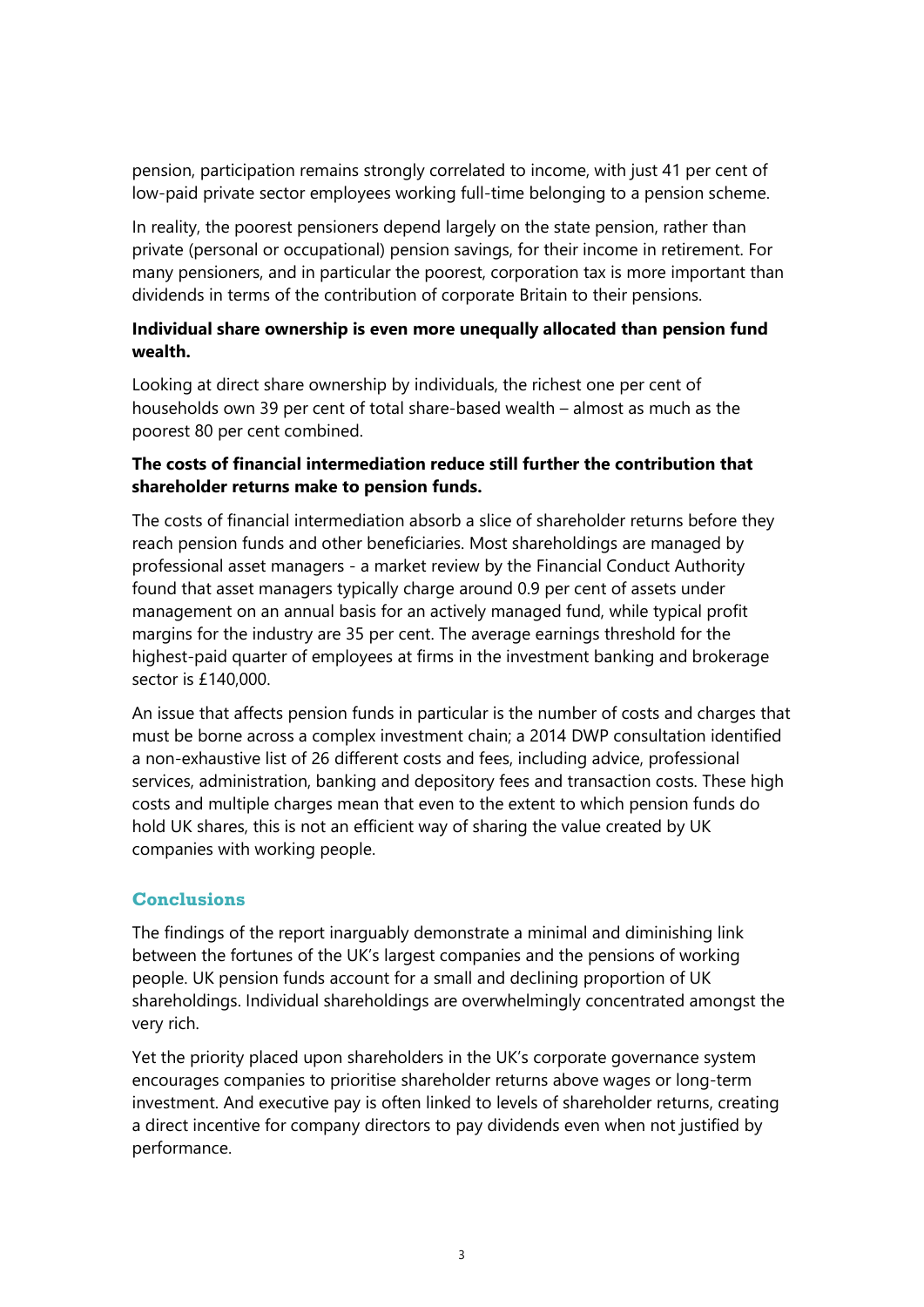It is time for this to change so that working people benefit fairly from the success of the companies they work for and claim a fair share of the value they create. This will require corporate governance reform alongside policies to promote collective bargaining.

#### **There is strong public support for the legal duties of company directors to change**.

76% of workers agreed with the following statement (compared with 5% who disagreed):

"When making decisions, businesses should be legally obliged to give as much weight to the interests of their staff and other stakeholders (eg local communities) as they give to the interests of their owners or shareholders".

Given the benefits to the workforce, other stakeholders, the company itself and wider society, it is time the law caught up with the public.

#### **Proposals for reform**

- Directors' duties should be rewritten to remove the current requirement for directors to prioritise the interests of shareholders over those of other stakeholders. Directors should be required to promote the long-term success of the company as their primary aim, taking account of the interests of stakeholders including the workforce, shareholders, suppliers, customers and the local community and impacts on human rights and the environment.
- Worker directors, elected by the workforce, should comprise one third of the board at all companies with 250 or more staff.
- Companies should be required to report on their spending on wages, R&D, training, dividends, share buybacks and executive pay over a rolling ten year period so that all stakeholders can see how these amounts have changed over time.
- Companies should be required to report on the average annual percentage pay rise (or otherwise) per worker tracked against the annual percentage rise in total shareholder returns over a rolling ten year period.
- Unions should have access to workplaces to tell workers about the benefits of union membership and collective bargaining (following the system in place in New Zealand).
- Workers should have new rights to make it easier to negotiate collectively with their employer.
- New bodies for unions and employers to negotiate across sectors should be established, starting with hospitality and social care.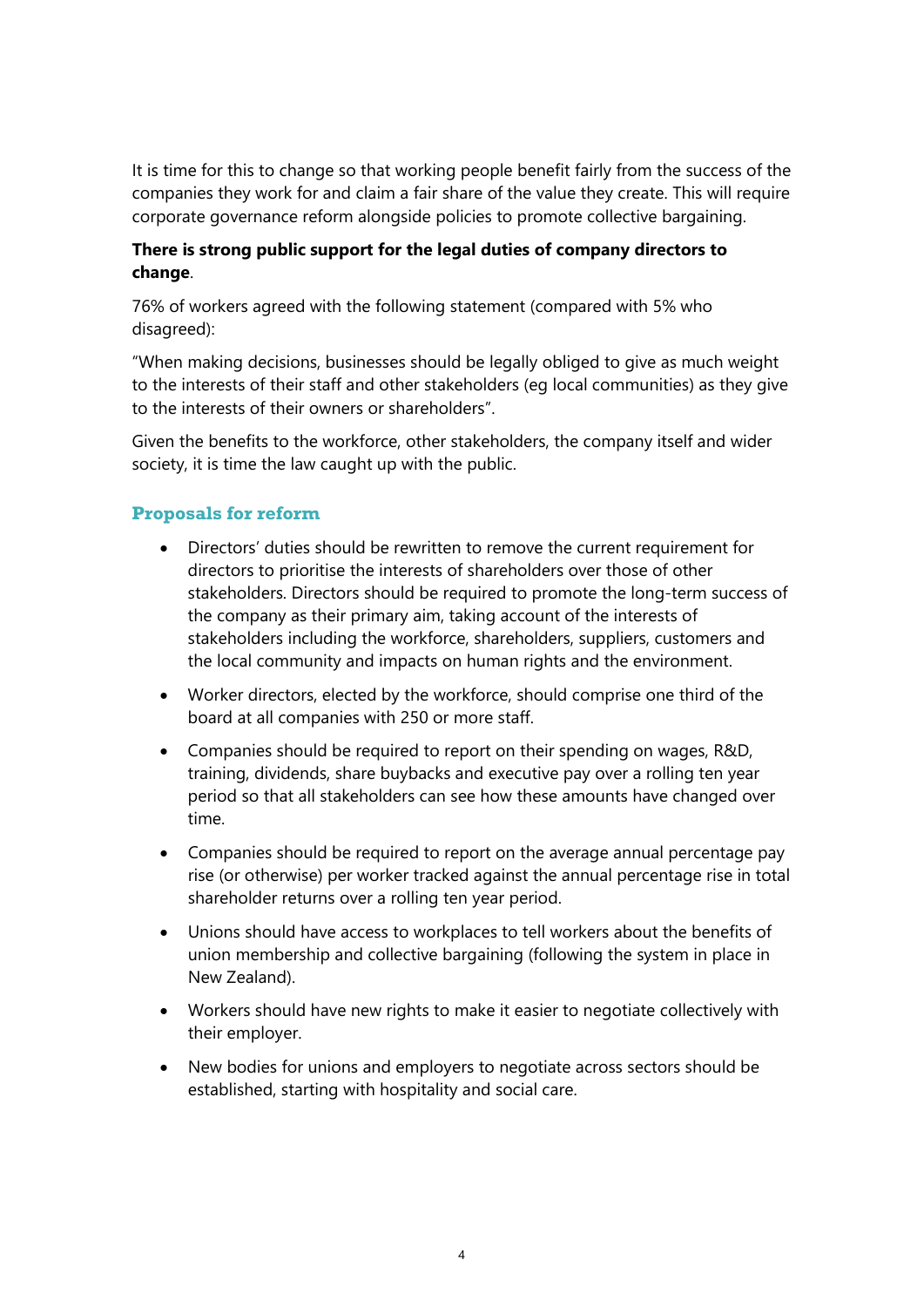## **Background**

There is increasing interest in the impact that the scale of returns generated by large corporations for their shareholders in the form of dividend payments and share buybacks is having on efforts to improve the UK's economic productivity, reduce inequality and respond rapidly and fairly to the climate and nature emergency.

Research from HPC and the TUC shows that dividend payments and share buybacks made by the UK's FTSE 100 companies totalled £442bn between 2014 and 2018, swallowing up over 80% of the net profits recorded by those companies over the period.<sup>[1](#page-4-0)</sup> For context, this is almost as much as the total  $E470bn^2$  $E470bn^2$  value of defined contribution (DC) pension saving in the UK. $3$  In 27% of cases, the returns to shareholders exceeded the profits made by these companies. In 2020, despite the pandemic, aggregate dividend payouts by FTSE 350 companies represented some 90% of aggregate pre-tax profit - the outcome of more than two decades of upward drift which has seen shareholders reaping an increasing share of corporate profits, even as UK corporate debt has seen all-time highs in recent years and real wages have stagnated.<sup>[4](#page-4-3)</sup>

This is obviously a vast sum of wealth – and the choice to liquidate it in the form of dividends and buybacks, prioritising shareholders over critical stakeholders, has potential opportunity costs in terms of:

- the resilience of those companies in the face of external shocks, such as the Covid-19 crisis;
- their long-term investment in innovation, technology and environmental sustainability;
- the pay and working conditions of their workers; while FTSE 100 returns to shareholders rose by 56% between 2014 and 2018, the median wage for UK workers increased by just 8.8% (both nominal).

A study by Queen Mary University London, Sheffield University and Copenhagen Business School showed how in 2019 over a quarter of the FTSE 100 in the UK, S&P 500 in the US and S&P Europe 350 in Europe had paid out more in returns to shareholders than they had generated in net income in their previous accounting year, leaving them

<span id="page-4-0"></span><sup>1</sup> High Pay Centre/Trades Union Congress, *How the shareholder first business model contributes to poverty, inequality and climate change,* 2019

<span id="page-4-1"></span><sup>2</sup> The Investment Association, *Investment Management Survey 2020-2021*

<span id="page-4-2"></span><sup>&</sup>lt;sup>3</sup> DC pensions are the most common form of retirement saving vehicle for current UK workers and make up about 1/8 of total pension wealth (see Pension funds share ownership section below).

<span id="page-4-3"></span><sup>&</sup>lt;sup>4</sup> Adrienne Buller and Benjamin Braun (2021) 'Under new management: Share ownership and the growth of UK asset manager capitalism', Common Wealth, [https://www.common](https://www.common-wealth.co.uk/reports/under-new-management-share-ownership-and-the-growth-of-uk-asset-manager-capitalism)[wealth.co.uk/reports/under-new-management-share-ownership-and-the-growth-of-uk-asset](https://www.common-wealth.co.uk/reports/under-new-management-share-ownership-and-the-growth-of-uk-asset-manager-capitalism)[manager-capitalism](https://www.common-wealth.co.uk/reports/under-new-management-share-ownership-and-the-growth-of-uk-asset-manager-capitalism)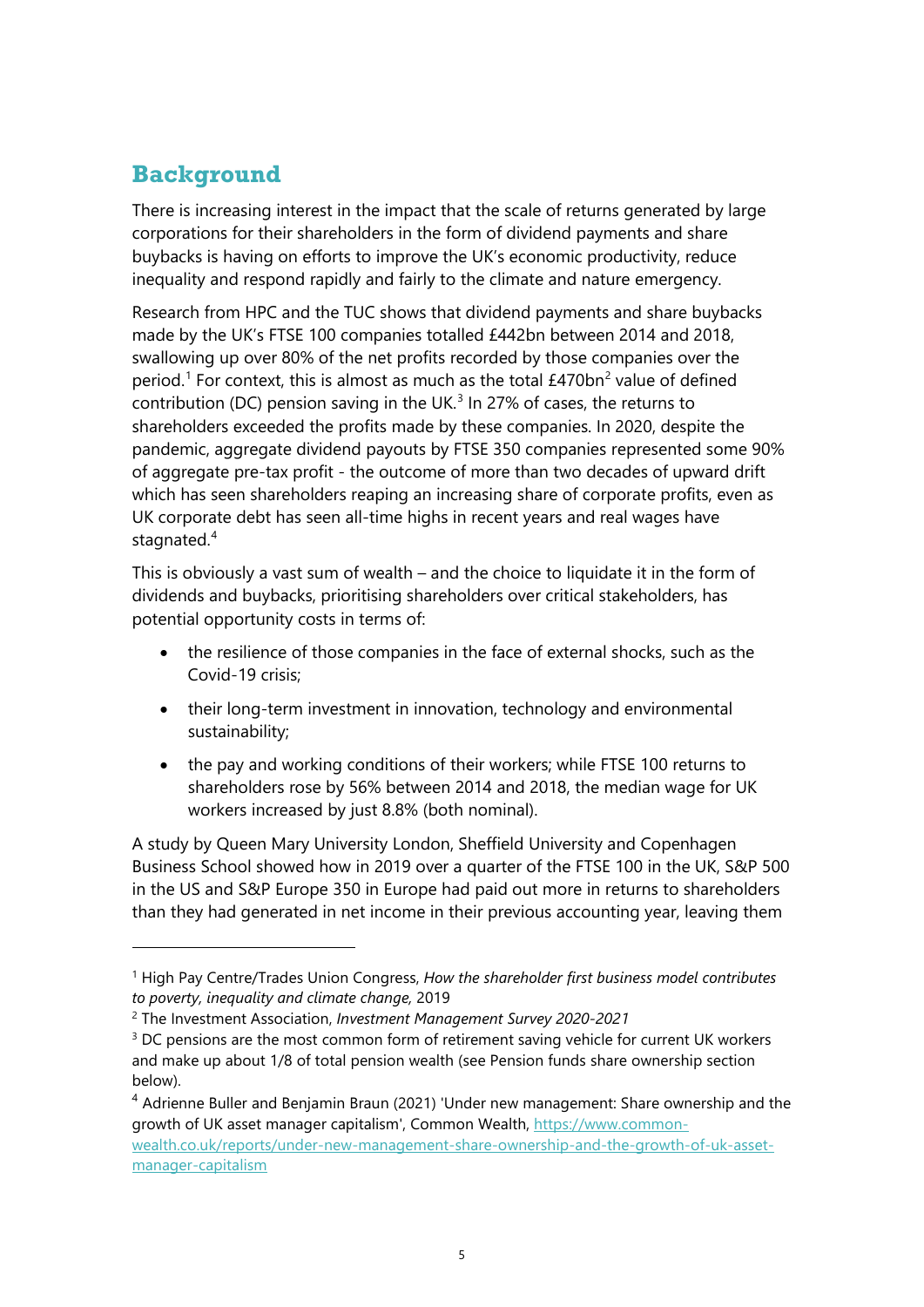more vulnerable to the impact of the pandemic and the shutdown. As the study's author argued:

#### "*Their focus on short-term payouts is going to make the recession even deeper, costs to governments much larger and will extend the need for central bank intervention*."[5](#page-5-0)

Research for the Bank of England found that 80 per cent of publicly owned firms agreed that financial market pressures for short-term returns to shareholders had been an obstacle to investment.<sup>[6](#page-5-1)</sup> The most important reason for under-investment was a constraint on using profits for investment purposes, with three quarters of firms rating distribution to shareholders (including dividends and share buybacks) and purchase of financial assets (including mergers and acquisitions) ahead of investment as the most important use of internally generated funds.



#### **Figure 1: Dividends vs investment as a proportion of pre-tax profits in the FTSE 350 over time[7](#page-5-2)**

*Note: Data shows the 121 firms in the index throughout the full period. Capex/depreciation and amortisation is a measure of investment.* 

<span id="page-5-2"></span> $7$  Adrienne Buller and Benjamin Braun (2021) 'Under new management: Share ownership and the growth of UK asset manager capitalism', Common Wealth, [https://www.common](https://www.common-wealth.co.uk/reports/under-new-management-share-ownership-and-the-growth-of-uk-asset-manager-capitalism)[wealth.co.uk/reports/under-new-management-share-ownership-and-the-growth-of-uk-asset](https://www.common-wealth.co.uk/reports/under-new-management-share-ownership-and-the-growth-of-uk-asset-manager-capitalism)[manager-capitalism](https://www.common-wealth.co.uk/reports/under-new-management-share-ownership-and-the-growth-of-uk-asset-manager-capitalism)

<span id="page-5-0"></span><sup>5</sup> Sheffield University Centre for Research on Accounting and Finance in Context, *Against hollow firms: repurposing the corporation for a more resilient economy*, 2020

<span id="page-5-1"></span> $6$  Sir Jon Cunliffe, Are firms underinvesting – and if so why? Speech to the Greater Birmingham Chamber of Commerce, 17 February 2017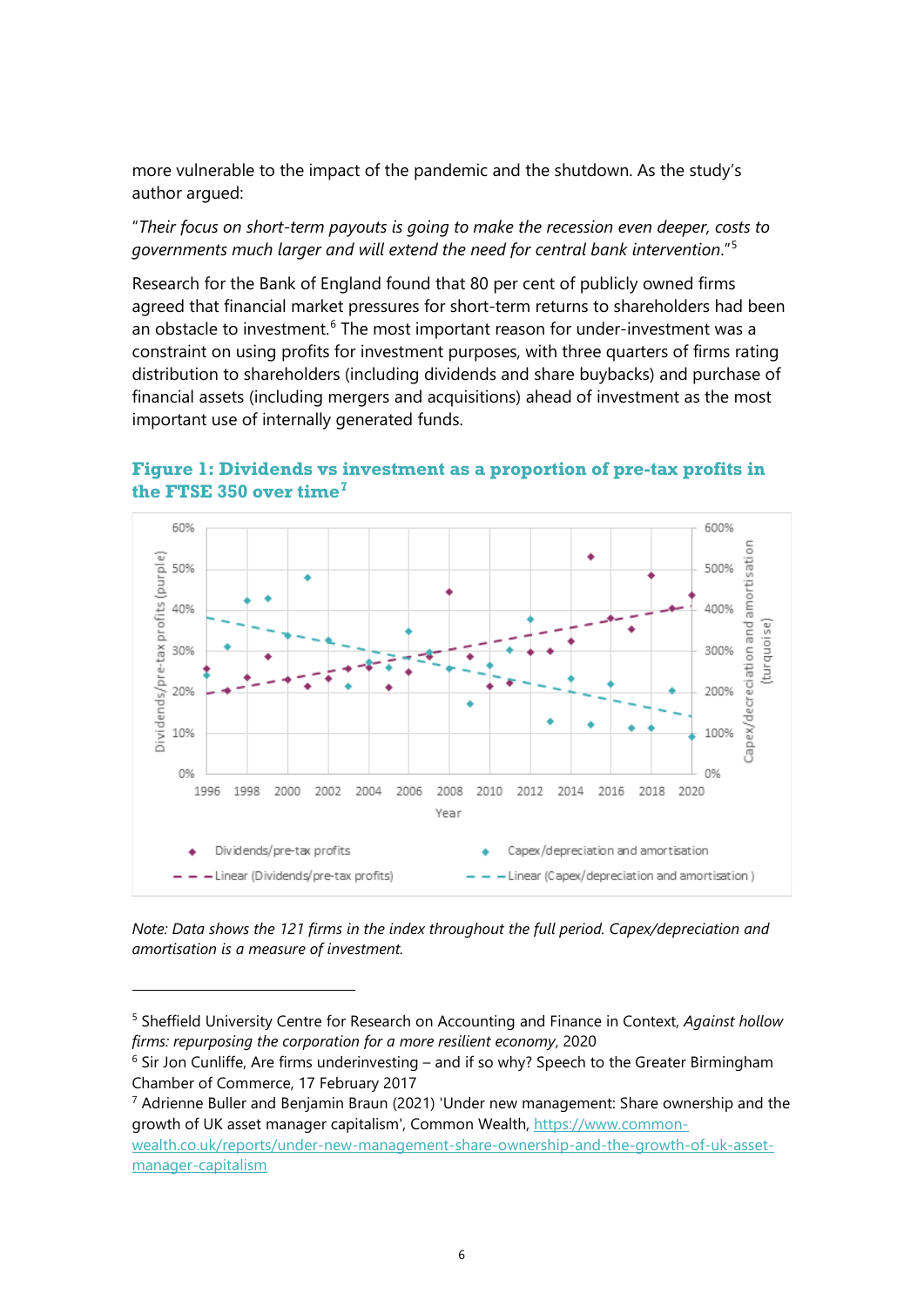It has been argued that the preference in the UK asset management sector for 'equity income funds', which prioritise dividends over any other kind of return and have been described as "a uniquely UK phenomenon", increase this pressure.<sup>[8](#page-6-0)</sup> This is reflected in corporate behaviour; as figure one above shows, over a twenty period, as dividends as a percentage of pre-tax profit have risen, investment - measured as the ratio of Capital Expenditure to Depreciation and Amortization - trended downward, contributing to the UK's poor productivity performance.

International analyses demonstrate the potential repercussions for workers' wages. A 2018 research paper in the US by the Roosevelt Institute and the National Employment Law Project found that prominent companies in low wage industries could have funded annual pay increases of up to \$18,000 dollars per worker with the money they dedicated to share buybacks over the period studied.<sup>[9](#page-6-1)</sup>

## **Who benefits from shareholder returns?**

There is therefore a vigorous debate about whether dividends and buybacks should be subject to greater oversight, either through direct regulation or corporate governance reform. And more broadly, the balance between shareholder returns and wages, combined with companies paying dividends when not justified by company performance, raise serious questions about our corporate governance system and the priority it places on the interests of shareholders.

The question of who ultimately benefits from these huge transfers of wealth from businesses to their shareholders is a hugely important part of this debate, with profound implications particularly in respect of incomes, living standards and inequality.

It is regularly asserted that dividend pay-outs "pay our pensions" or supplement the retirement provisions of ordinary savers. When a number of companies began to cut or withhold dividend payments at the beginning of the Covid crisis, the Daily Mail headline suggested the cuts were 'set to cost pension funds and savers nearly £85bn.<sup>'[10](#page-6-2)</sup> The investment firm AJ Bell suggested that dividend cuts would hit people "trying to earn a good return on their hard-earned savings."<sup>[11](#page-6-3)</sup>

Similarly, the impact on pensions savings has been used to justify opposition to public ownership of utilities – for example, the Global Infrastructure Investor Association

<span id="page-6-1"></span><span id="page-6-0"></span><sup>8</sup> Financial Times, London is becoming the Jurassic Park of stock exchanges, 1 December 2021 <sup>9</sup> Roosevelt Institute, Curbing Stock Buybacks: A Crucial Step to Raising Worker Pay and

Reducing Inequality, 2018

<span id="page-6-2"></span> $10$  Daily Mail, Coronavirus crisis looks set to cost pension funds and savers nearly £85bn in lost dividends, 3 May 2020

<span id="page-6-3"></span> $11$  AJ Bell, Shell dividend cut to hurt investors across the UK, Reckitt doing better than expected, and the FTSE continues to push forward, 30 April 2020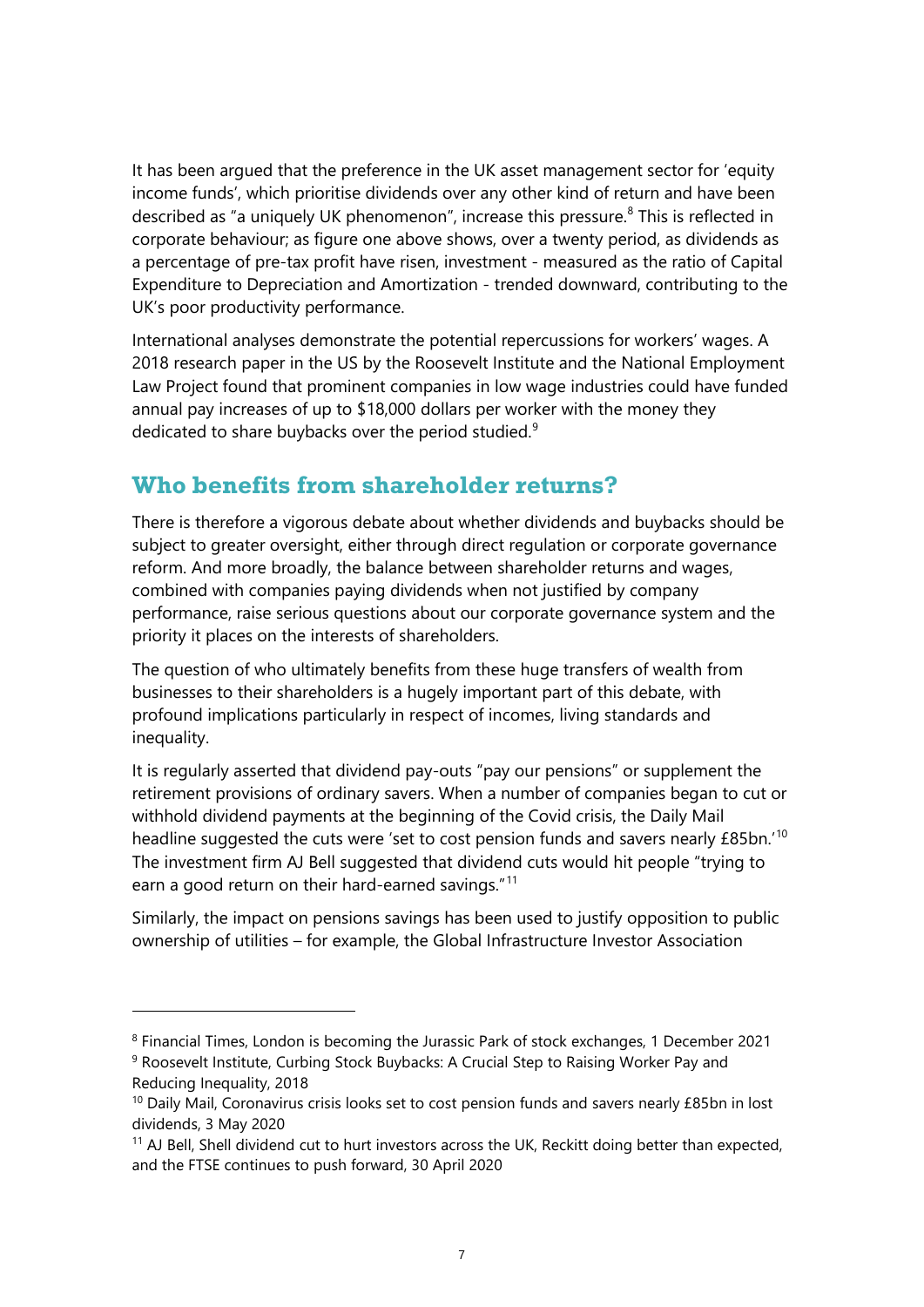claimed that 118 pension funds are invested in UK infrastructure projects, including privatised utility companies.<sup>[12](#page-7-0)</sup>

However, the fact that pension funds have some investments in UK companies does not mean that they represent the majority or even a substantial proportion of the share ownership of corporate Britain.

The research in this report set out to establish the extent to which dividend payments and share buybacks accrue to ordinary British pensioners and/or individual low- and middle- income investors and how representative UK company shareholders are of the UK population as a whole.

## **Pension funds' share ownership**

Figures from the Office for National Statistics (ONS) highlight the decline in pension funds' investment in UK equities, meaning that the proportion of 'corporate Britain' owned by UK pension funds has also dramatically decreased.



## **Figure 2: Pension fund ownership of UK-quoted shares[13](#page-7-1)**

<span id="page-7-0"></span><sup>&</sup>lt;sup>12</sup> Global Infrastructure Investor Association, Millions of UK pension savers supporting regional and national infrastructure, 26 March 2019

<span id="page-7-1"></span><sup>&</sup>lt;sup>13</sup> Office for National Statistics, Ownership of UK quoted shares: 2018 and Ownership of UK quoted shares: 2014, published 2020 and 2015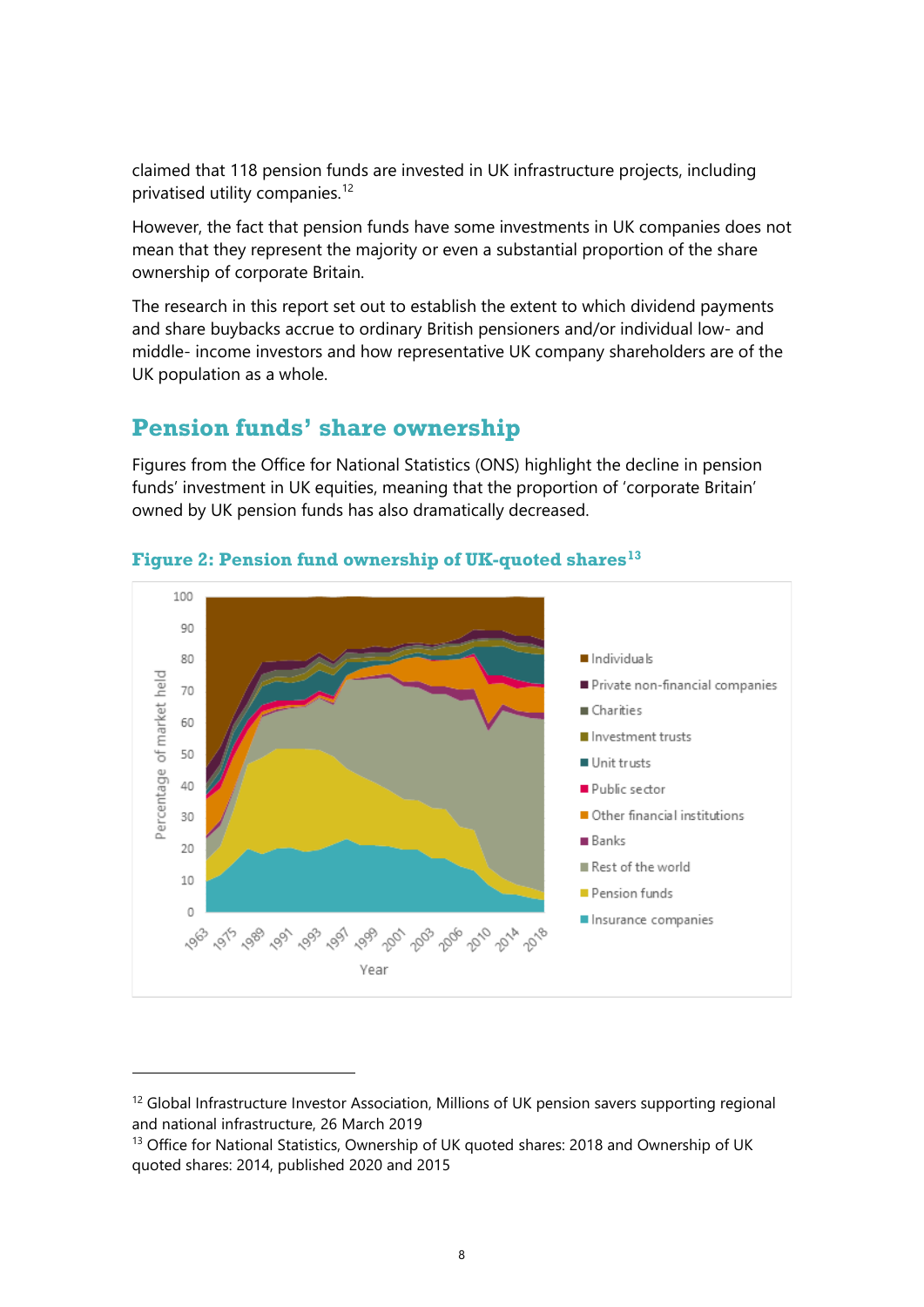The figures show that the proportion of shares owned by UK pension funds fell from almost one in three (32.4 per cent) in 1990 to less than one in 25 (2.4 per cent) by 2018 – a decline of over 90 per cent. The majority of shares in UK companies are actually held by overseas investors, as shown in figure 2. The proportion of UK shares owned by overseas investors rose from 12 per cent in 1990 to 55 per cent in 2018.

It should be noted that some of the shares in unit trusts will ultimately be owned by pension funds and some of the shares controlled by insurance companies will be defined contribution pension fund assets. To get a more accurate picture, it is necessary to include shares held by pooled funds in which pension funds invest. The Financial Survey of Pension Funds found that UK workplace pension schemes had £540bn invested in pooled equity vehicles as of December 2019, on top of the £178bn of shares directly owned, giving a total global equity holding of  $£718$ bn.<sup>[14](#page-8-0)</sup> The survey doesn't provide a breakdown between global and domestic equities, but The Thinking Ahead Institute's Global Pensions Asset Study estimates that UK pension funds had just 31 per cent of their equity investments concentrated in domestic equity in 2020.<sup>[15](#page-8-1)</sup> This suggests pension funds were holding approximately £223bn of UK equities. As the total market capitalisation of UK-listed public companies was  $£3.93$ trn<sup>[16](#page-8-2)</sup> at this time, this means pension funds held less than 6 per cent of the market.

This weakening link between corporate Britain and pension savers has been driven by de-risking, as defined benefit (DB) schemes have matured and shifted from equities to bonds; and diversification, as schemes have invested in a wider range of assets and geographies. [Data from ONS](https://www.ons.gov.uk/economy/investmentspensionsandtrusts/datasets/mq5investmentbyinsurancecompaniespensionfundsandtrusts) examining investment by pension funds, insurance companies and trusts from 2000-2017 shows that the increase in UK pension funds' investments in overseas equities (including both listed and unlisted equities) over the period accounted for 21% of the decline in value of their investments in domestic equities. $17$ 

As recently as the 1990s, it was common for DB schemes, which then represented the vast majority of workplace pensions and still account for more than half of UK pension wealth,<sup>[18](#page-8-4)</sup> to allocate up to 60 per cent of their investments to UK equities. But as these schemes closed to new members and then to future accrual, schemes shifted their investments from higher returning but generally more volatile equities into bonds. Between 2006 and 2020, allocations to equities almost halved, falling from 52.6 percent

<span id="page-8-0"></span><sup>14</sup> ONS, Financial Survey of Pension Schemes 2019 results, 2020

<span id="page-8-1"></span><sup>15</sup> Thinking Ahead Institute, Global Pensions Asset Study 2021, 2021

<span id="page-8-2"></span><sup>&</sup>lt;sup>16</sup> Statista Market value of companies listed on London Stock Exchange 2015-2021, Published by Statista Research Department, Dec 13, 2021

[https://www.statista.com/statistics/324578/market-value-of-companies-on-the-london-stock](https://www.statista.com/statistics/324578/market-value-of-companies-on-the-london-stock-exchange/)[exchange/](https://www.statista.com/statistics/324578/market-value-of-companies-on-the-london-stock-exchange/)

<span id="page-8-3"></span><sup>&</sup>lt;sup>17</sup> Office for National Statistics, Investment by insurance companies, pension funds and trusts (MQ5) (Table 4.2), 2019

<span id="page-8-4"></span><sup>&</sup>lt;sup>18</sup> The Investment Association, Investment Management in the UK 2020-2021 <https://www.theia.org/sites/default/files/2021-09/IMS%20report%202021.pdf>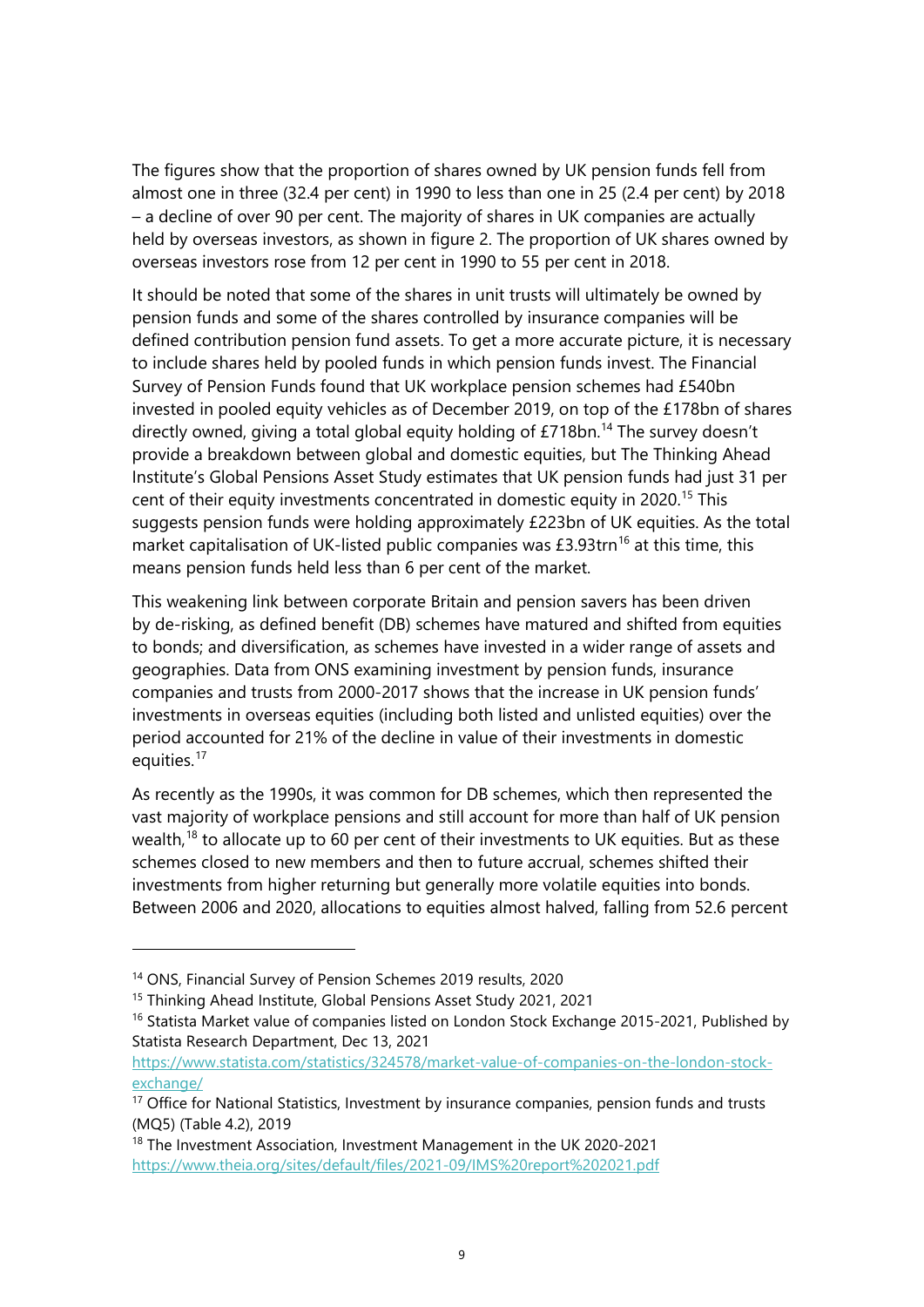to 27.8 per cent. At the same time, increasing geographical diversification meant the percentage of equities held that are UK-listed has declined from 48 per cent to 13.3 per cent.[19](#page-9-0) The result is that over the period allocations to UK-listed shares among DB schemes declined from 25.3 per cent to 3.6 per cent.

Over this same period defined contribution (DC) schemes have emerged as the most common form of pension in the private sector, with almost 10 million UK workers actively contributing. As these arrangements are typically newer, members have had less time to accumulate assets in them, but they still have £470bn in assets – approximately 1/8 of the UK's pension wealth – and are growing rapidly. The fact that members of these schemes are on average younger means that the schemes have higher equity allocations, as these members can tolerate greater volatility in return for higher long-term returns. However, UK equities typically only make up a quarter of their assets, with significantly more being allocated to global equities.<sup>[20](#page-9-1)</sup>

The decline of UK shares held by UK pension funds also reflects the continuing direction of government and regulatory policy for pension funds. Successive governments have encouraged pension funds to diversify away from equities and into other asset classes, notably private equity, venture capital and infrastructure. Most recently, in summer 2021, the Prime Minister and Chancellor wrote to UK pension schemes to urge them to fund privately financed infrastructure projects, $21$  while in November 2021 the Department for Work and Pensions opened a review of the charge cap on DC default funds to allow them to invest more in private equity.<sup>[22](#page-9-3)</sup> Whether these interventions aimed to support pension beneficiaries or the wider UK economy is debatable. In addition, the funding regulations for defined benefit pension schemes mean that short-term volatility of funding can be highly damaging, leading to requirements for additional contributions, reduction of benefits, or even scheme closure – despite the fact that pension funds are, by definition, investing for the longterm. In combination, these factors have encouraged UK pension funds, especially defined benefit pension schemes, to reduce their investments in UK equities.

So, it is clear that while using different sources and definitions of pension fund investment may give slightly different figures for the proportion of shares in UK-listed companies owned by pension funds, they all tell the same story of a significant decline

<span id="page-9-1"></span>[https://www.ppf.co.uk/sites/default/files/2020-12/PPF\\_Purple\\_Book\\_20.pdf](https://www.ppf.co.uk/sites/default/files/2020-12/PPF_Purple_Book_20.pdf) <sup>20</sup> Schroders, FTSE Default DC Schemes Report, May 2016 [https://www.schroders.com/en/sysglobalassets/schroders/pdfs/w48918-ftse-default-dc](https://www.schroders.com/en/sysglobalassets/schroders/pdfs/w48918-ftse-default-dc-schemes-report-web.pdf)[schemes-report-web.pdf](https://www.schroders.com/en/sysglobalassets/schroders/pdfs/w48918-ftse-default-dc-schemes-report-web.pdf)

<span id="page-9-0"></span><sup>&</sup>lt;sup>19</sup> Pension Protection Fund, The Purple Book 2020

<span id="page-9-2"></span> $21$  Igniting an investment big bang: a challenge from the prime minister and chancellor to the UK's institutional investors

[https://assets.publishing.service.gov.uk/government/uploads/system/uploads/attachment\\_data/](https://assets.publishing.service.gov.uk/government/uploads/system/uploads/attachment_data/file/1008814/A_Challenge_Letter_from_the_Prime_Minister_and_Chancellor_to_institution__1_.pdf) file/1008814/A Challenge Letter from the Prime Minister and Chancellor to institution 1.pdf <sup>22</sup> DWP consultation, Enabling investment in productive finance, November 2021

<span id="page-9-3"></span><https://www.gov.uk/government/consultations/enabling-investment-in-productive-finance>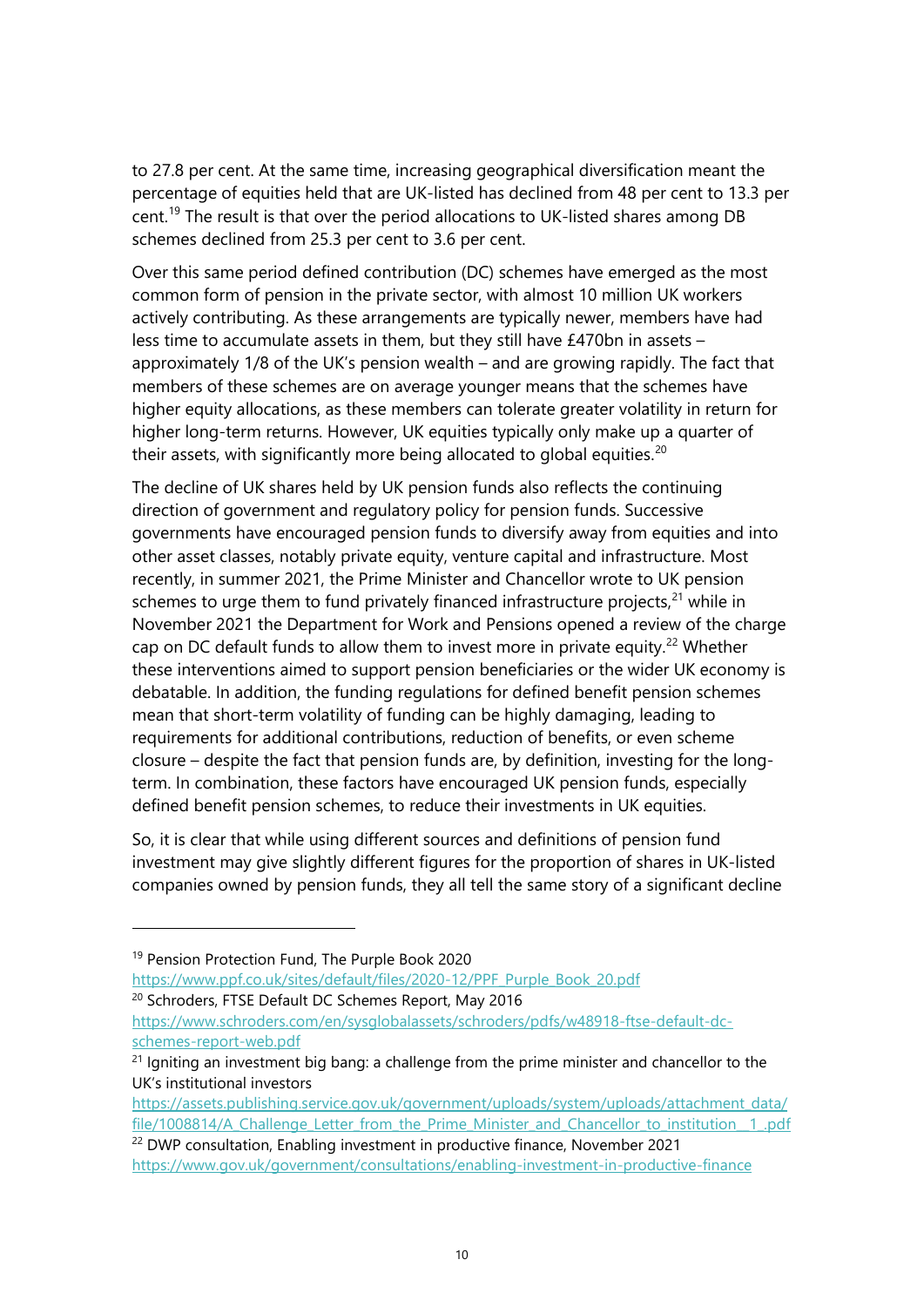in investments. As DB scheme memberships have aged, they have moved investments from equities to bonds. In addition, the DC schemes that have largely replaced them as vehicles for accumulating pension wealth invest in a more diversified set of growth assets. The result of these changes in asset allocation is that UK pension funds now own less than 6 per cent of listed UK equities.

## **Pension wealth inequality**

Even the returns to shareholders that do accrue to pension savers disproportionately benefit a wealthy minority. This is because the distribution of private pension wealth<sup>[23](#page-10-0)</sup> in the UK is highly unequal, with a Gini coefficient of 72 per cent - more than double the UK's income inequality Gini of 34.6 per cent. $24$ 

The richest 20% of UK households by income own 49% of pension wealth in the UK almost as much as the poorest 80% combined.



## **Figure 3: Household pension wealth by income decile[25](#page-10-2)**

The introduction of auto-enrolment has brought more low-paid people into the occupational pension system and will, over time, increase the level of private pension wealth in the lower deciles. The percentage of UK employees contributing to a

<span id="page-10-0"></span> $23$  Private pension wealth is defined as "The value of any pension pots already accrued that are not state basic retirement or state earning related. This includes occupational pensions, personal pensions, retained rights in previous pensions and pensions in payment."

<span id="page-10-2"></span><span id="page-10-1"></span><sup>&</sup>lt;sup>24</sup> Office for National Statistics, Total wealth in Great Britain: April 2016 to March 2018, 2019 <sup>25</sup> Office for National Statistics, Pension wealth in Great Britain: April 2016 to March 2018, 2019, table 6.13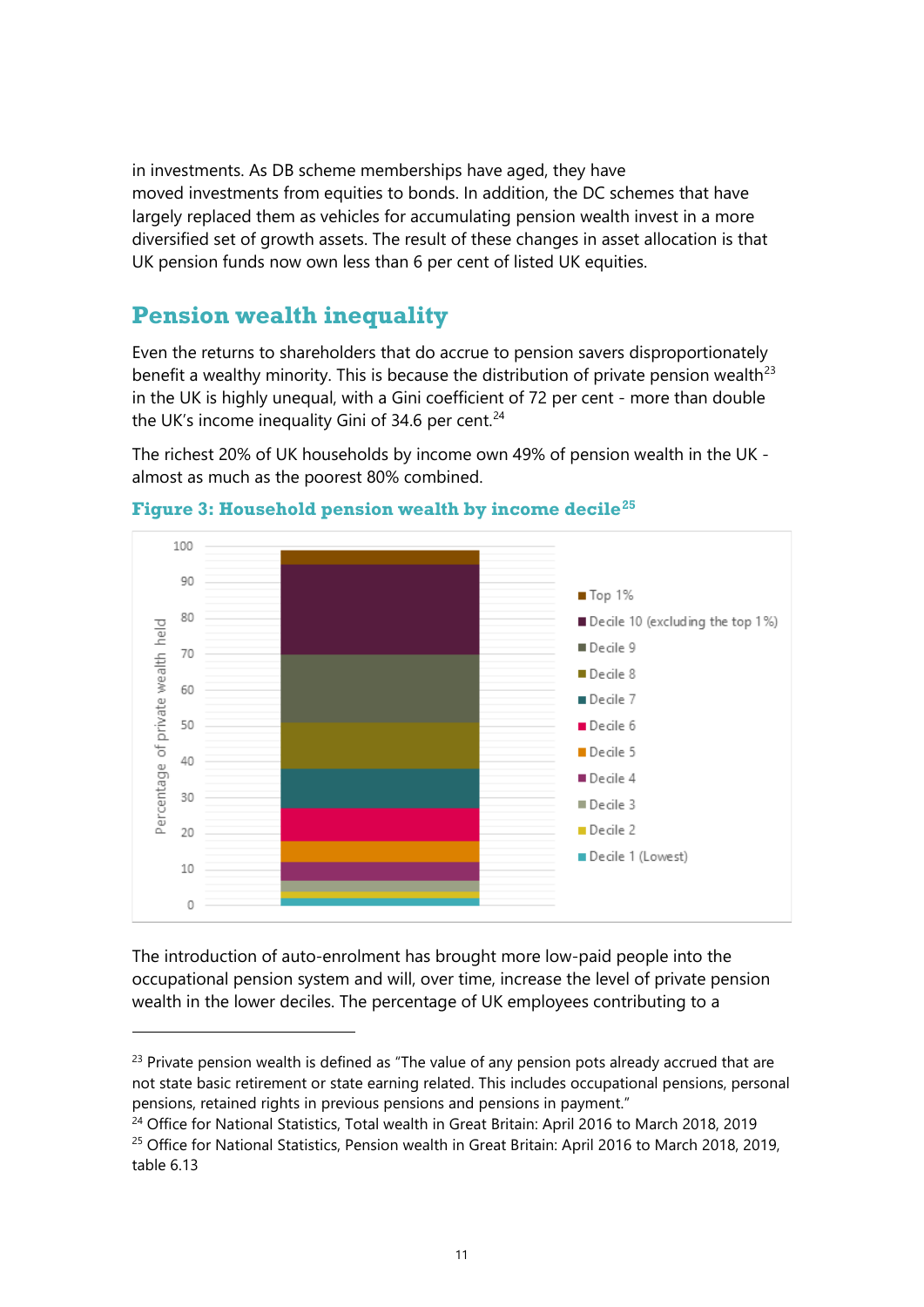workplace pension has increased from 47 per cent in 2012 to 78 percent in 2020, with the largest increases in participation coming among the lower pay brackets.<sup>[26](#page-11-0)</sup>

But participation is still strongly correlated to income, with just 41 per cent of full-time private sector employees with a gross weekly income of £100 to £199 belonging to a pension scheme. Lower earners and those brought into workplace pensions by auto-enrolment are also more likely to belong to DC schemes<sup>[27](#page-11-1)</sup> with low contribution rates,  $28$ meaning they will build up their private pension wealth at a slow rate.

This suggests that even the minority of returns to shareholders that do accrue to pension funds disproportionately benefit a small number of households with high levels of pension wealth.

The argument that dividend payments 'pay our pensions' is therefore doubly misleading – pensions only account for a small proportion of the recipients of dividend payments and buybacks, and even within that small proportion, most of the benefits accrue to the wealthiest households.

It is worth noting that the poorest pensioners depend largely on the state pension, rather than private (personal or occupational) pension savings, for their income in retirement. Their interests are therefore best protected by policies to protect the level and access to the state pension. Current government policies to raise the state pension age to 68 are particularly damaging for the poorest pensioners, who have significantly lower healthy life expectancy than their wealthier peers and at the same time have far less, if any, alternative sources of income to support their retirement. For many pensioners, and in particular the poorest, corporation tax is more important than dividends in terms of the contribution of corporate Britain to their pensions.

<span id="page-11-0"></span> $26$  ONS, Employee workplace pensions in the UK: 2020 provisional and 2019 final results, published 10 May 2021

[https://www.ons.gov.uk/employmentandlabourmarket/peopleinwork/workplacepensions/bulleti](https://www.ons.gov.uk/employmentandlabourmarket/peopleinwork/workplacepensions/bulletins/annualsurveyofhoursandearningspensiontables/2020provisionaland2019finalresults?_sm_au_=iVVp8brjj79MnLQnW2MN0K7K1WVjq) ns/annualsurveyofhoursandearningspensiontables/2020provisionaland2019finalresults? sm\_au\_ [=iVVp8brjj79MnLQnW2MN0K7K1WVjq](https://www.ons.gov.uk/employmentandlabourmarket/peopleinwork/workplacepensions/bulletins/annualsurveyofhoursandearningspensiontables/2020provisionaland2019finalresults?_sm_au_=iVVp8brjj79MnLQnW2MN0K7K1WVjq) 27 Ibid

<span id="page-11-1"></span>

<span id="page-11-2"></span><sup>&</sup>lt;sup>28</sup> DWP, Workplace pension participation and savings trends of eligible employees: 2009 to 2020 [https://www.gov.uk/government/statistics/workplace-pension-participation-and-savings-trends-](https://www.gov.uk/government/statistics/workplace-pension-participation-and-savings-trends-2009-to-2020/workplace-pension-participation-and-savings-trends-of-eligible-employees-2009-to-2020)[2009-to-2020/workplace-pension-participation-and-savings-trends-of-eligible-employees-](https://www.gov.uk/government/statistics/workplace-pension-participation-and-savings-trends-2009-to-2020/workplace-pension-participation-and-savings-trends-of-eligible-employees-2009-to-2020)[2009-to-2020](https://www.gov.uk/government/statistics/workplace-pension-participation-and-savings-trends-2009-to-2020/workplace-pension-participation-and-savings-trends-of-eligible-employees-2009-to-2020)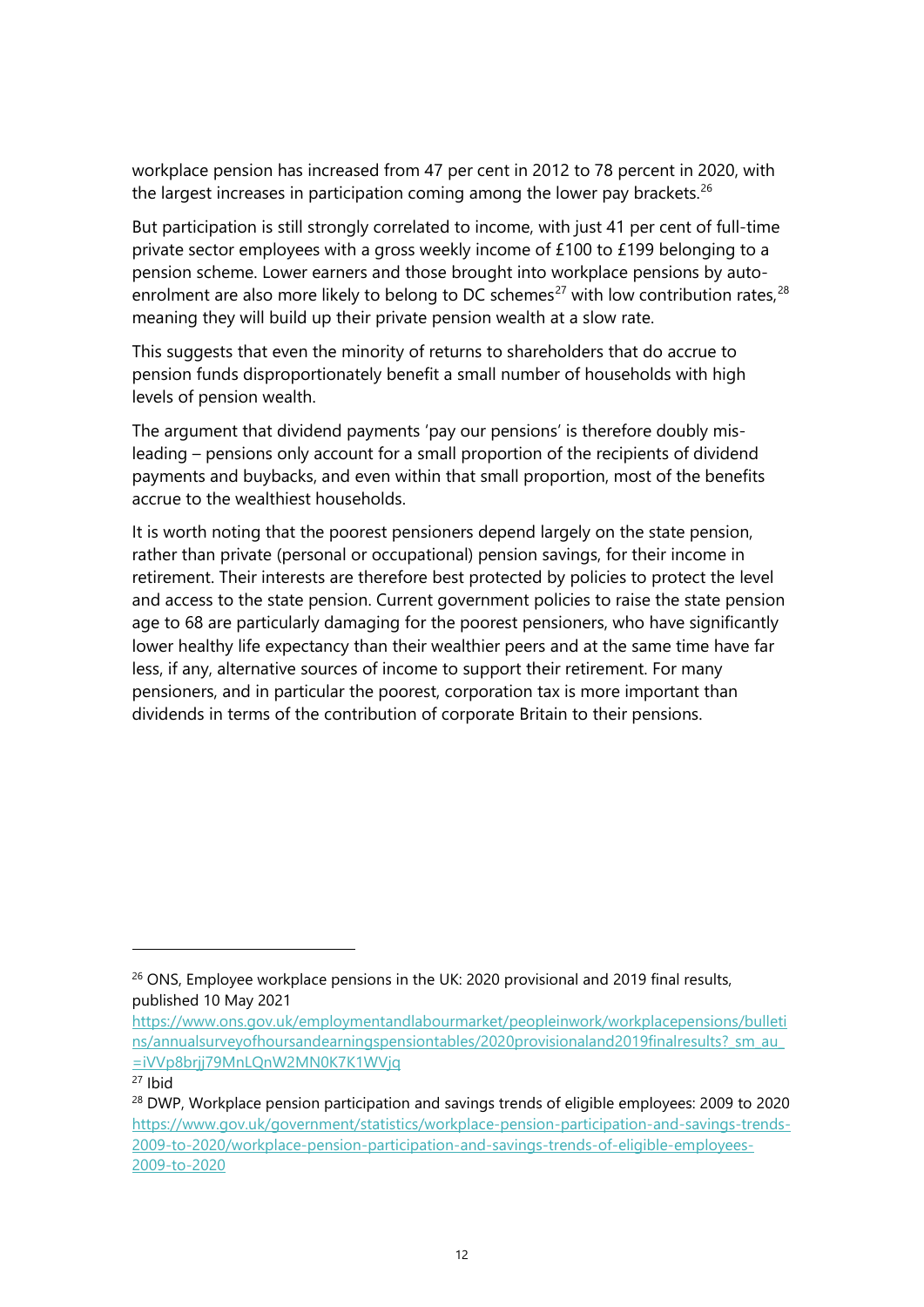

## **Figure 4: Sources of pensioners' incomes by income distribution[29](#page-12-0)**

*Percentage of gross mean income from different sources for couples and singles in the top and bottom fifths of the pensioner couples or singles net income (after housing costs) distribution, financial years ending 2018 to 2020* 

*Nb benefit income is largely the state pension but will include any other benefit income received*

# **Individual direct share ownership**

Private share ownership (ie that owned by individuals directly rather than through a pension fund) in the UK is even more unequally held than pension wealth. The richest 1 per cent of households own 39 per cent of total share-based wealth, more than the poorest 90 per cent combined. Importantly, unlike pension wealth, which is deferred labour income, private share wealth can be liquidated in the here and now, and consumed at the asset owner's discretion.

<span id="page-12-0"></span><sup>&</sup>lt;sup>29</sup> Office for National Statistics Pensioners' Incomes Series: financial year 2019 to 2020 2021 [https://www.gov.uk/government/statistics/pensioners-incomes-series-financial-year-2019-to-](https://www.gov.uk/government/statistics/pensioners-incomes-series-financial-year-2019-to-2020/pensioners-incomes-series-financial-year-2019-to-2020)[2020/pensioners-incomes-series-financial-year-2019-to-2020](https://www.gov.uk/government/statistics/pensioners-incomes-series-financial-year-2019-to-2020/pensioners-incomes-series-financial-year-2019-to-2020)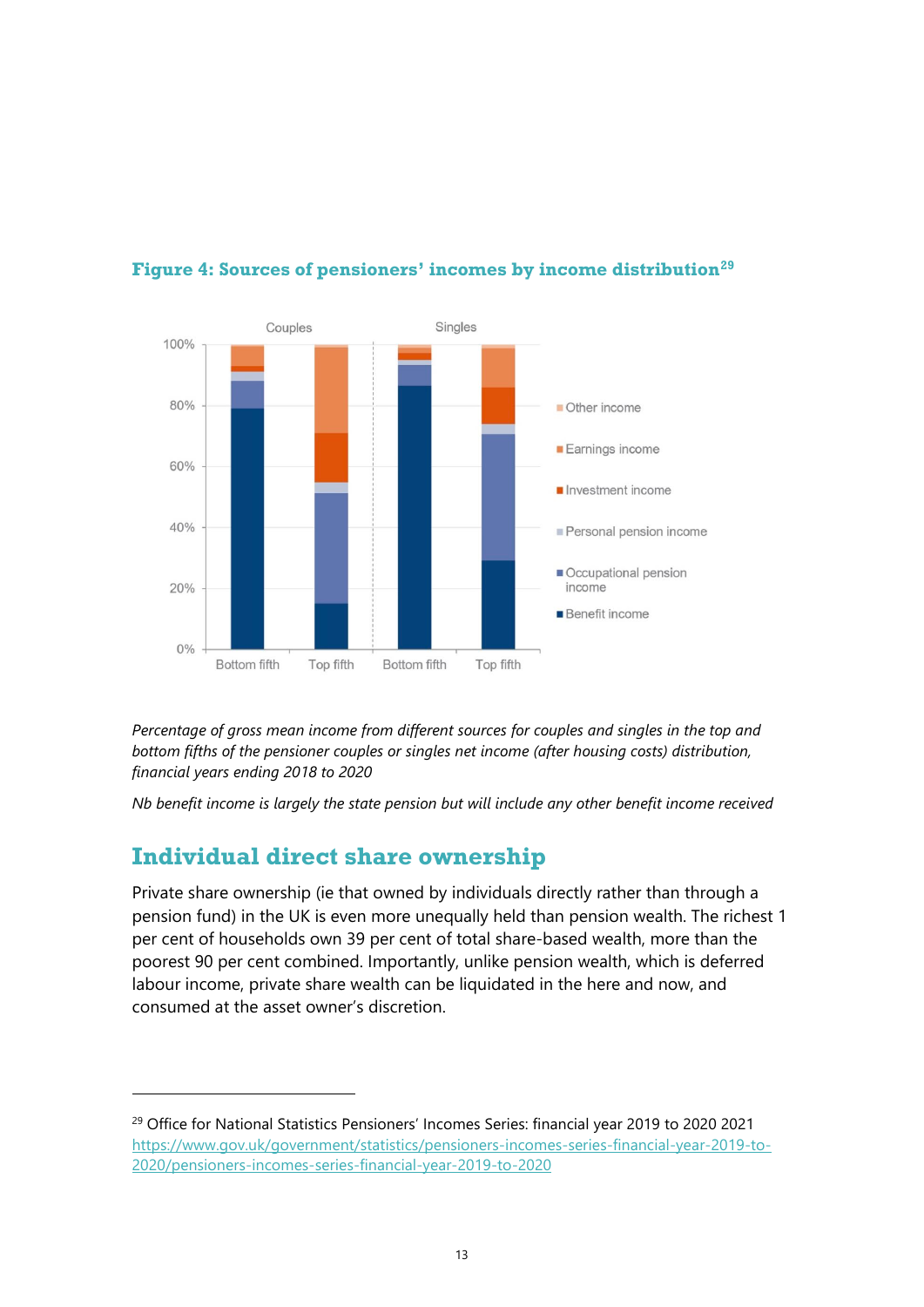

**Figure 5: Proportion of total share ownership by household income[30](#page-13-0)**

The figures for private share ownership imply that this only accounts for a small proportion of the ownership of corporate Britain – though it does highlight how those in the upper income deciles have a considerable stake in the fortunes of large companies, while for those on lower incomes this is negligible.

These figures suggest that only a negligible proportion of dividend payments and share buybacks accrue to the workers who create the revenues from which those dividends and buybacks are funded. However, there is one class of employee that does enjoy significant shareholdings in their employers. [Research by Common](https://www.common-wealth.co.uk/reports/commoning-the-company) Wealth found that as of May 2020, just over 700 executives at 86 of the largest non-financial UK companies held a collective £6bn in equity at their respective corporations, representing nearly  $£8.5$  million per director.<sup>[31](#page-13-1)</sup>

This contrasts with median share-based wealth of around £2,800 for a household in the fifth decile of the UK income distribution – a wealth ratio of approximately 3,035:1. $^{32}$  $^{32}$  $^{32}$ 

<span id="page-13-0"></span><sup>&</sup>lt;sup>30</sup> Office for National Statistics, UK shares and private pension wealth by household income: Great Britain, July 2010 to June 2016 and April 2014 to March 2018, 2021

<span id="page-13-1"></span><sup>&</sup>lt;sup>31</sup> Commonwealth, Commoning the Company, 2020

<span id="page-13-2"></span> $32$  ONS, UK shares and private pension wealth by household income: Great Britain, July 2010 to June 2016 and April 2014 to March 2018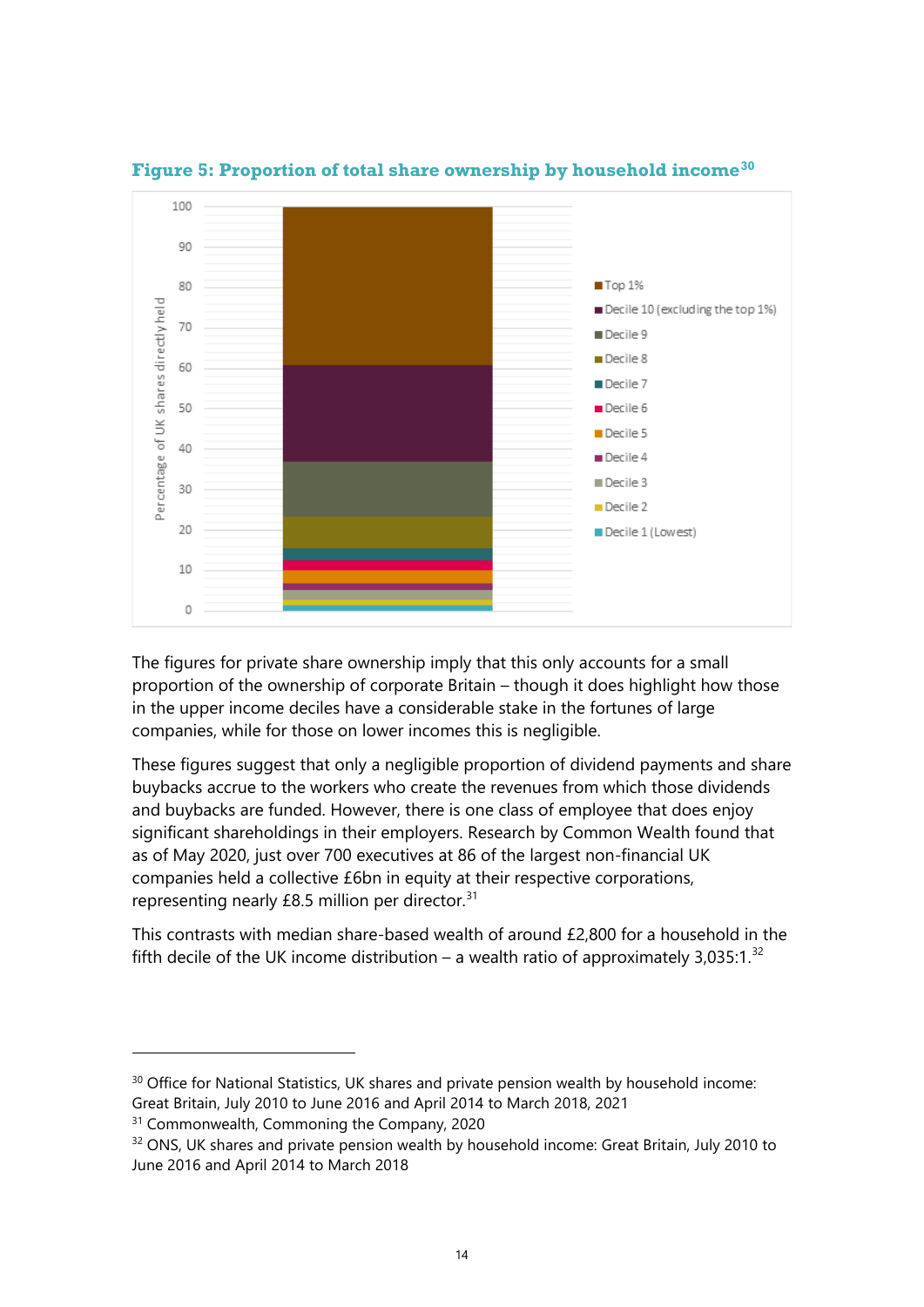## **The cost of financial intermediation**

In addition to thinking about 'who benefits' from returns to shareholders, it is useful to consider who controls those shareholdings, as well as who owns them. Most shareholdings are managed by professional asset managers, who make investment decisions on behalf of the ultimate provider of capital and beneficiary, such as a pension fund or an individual saver.



#### **Figure 6: Types of firms holding shares in the FTSE 350[33](#page-14-0)**

Type of Investor

As Common Wealth have argued, the rise of the asset management industry is the product of two related trends in ownership without historical precedent: the combination of significant reconcentration of ownership within a small top cohort of minority shareholders, and the universal nature of these shareholders, meaning their ownership of assets is distributed across all geographies and industries. In contrast to the image of the activist shareholder, on which the prevailing 'shareholder primacy' regime of corporate governance is based, asset manager capitalism is defined by a structure of ownership in which the dominant owners of a corporation are motivated not by the performance of individual portfolio companies, but by the accumulation of further assets under management. In other words, asset managers pursue a fee-based business in which what matters is the total size of assets under management, rather than necessarily the specific performance of assets owned. $34$ 

<span id="page-14-1"></span><span id="page-14-0"></span><sup>33</sup> Adrienne Buller and Benjamin Braun (2021) '*Under new management: Share ownership and the growth of UK asset manager capitalism*', Common Wealth <sup>34</sup> Ibid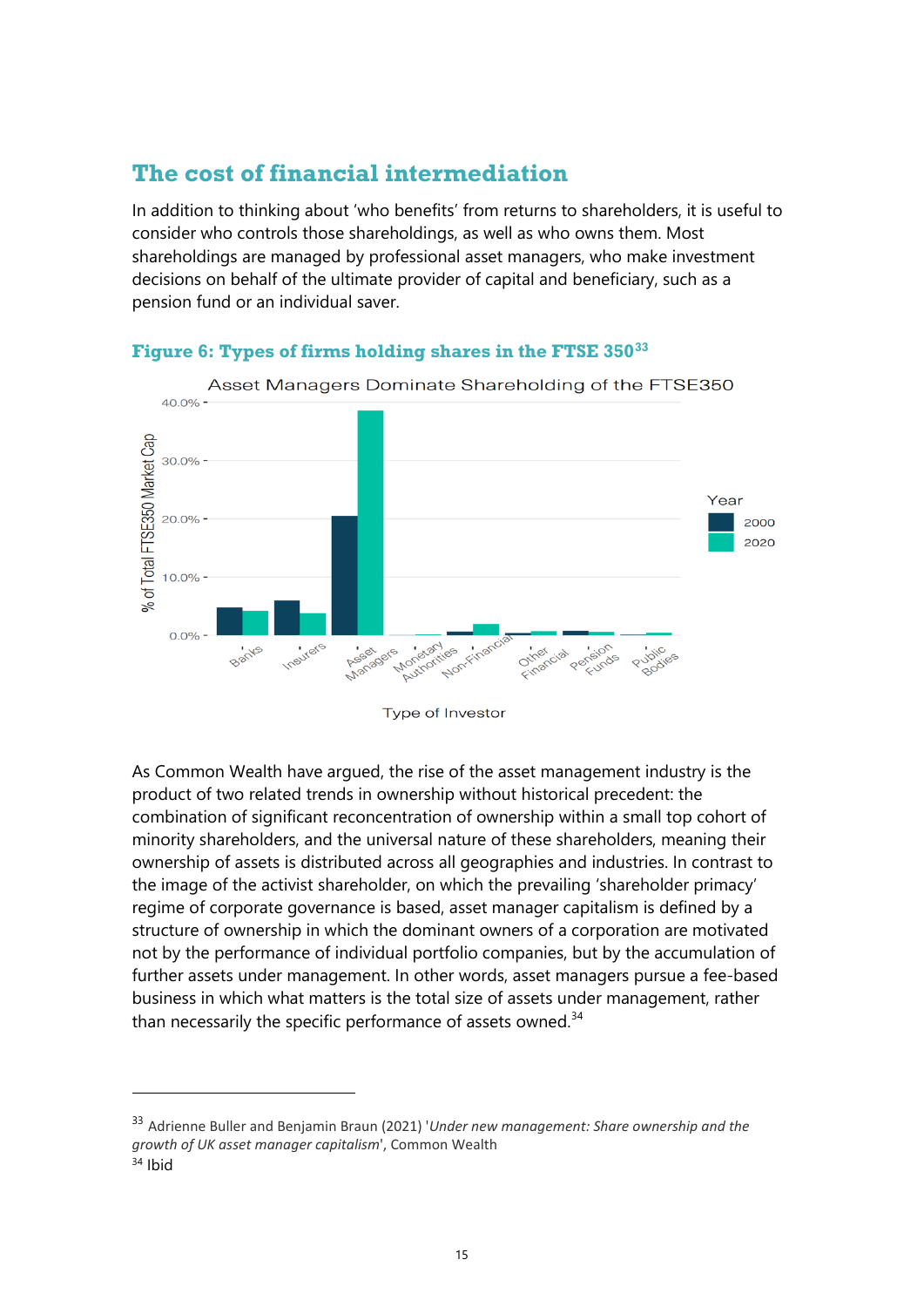[A study by the Financial Conduct Authority](https://www.fca.org.uk/publication/market-studies/ms15-2-2-interim-report.pdf) estimated that typical annual fees charged by an 'actively managed' investment fund represent 0.9% of assets under management (a significant amount of money for funds worth tens or hundreds of millions of pounds), but fees can vary depending on the type of asset or investment.<sup>[35](#page-15-0)</sup> The FCA study also noted that typical profit margins in the industry are 36%, even before one includes the profit-sharing element of staff remuneration.

Pay in the asset management industry is high. Across the FTSE 350 firms in the "investment banking and brokerage" sector including asset managers, average pay for an employee at the 75th per centile of their companies pay distribution stood at £140,000 in 2020.<sup>[36](#page-15-1)</sup>

Bearing in mind that a quarter of employees at each company earn \*more\* than the employee at the 75th per centile, this amounts to thousands of people earning hundreds of thousands of pounds across the industry. These costs are ultimately borne by the industry's clients, paid for in part by the returns on their investments. Therefore, this is another important aspect of 'who benefits' from returns to shareholders – these returns help to fund extraordinarily large pay awards for wealthy workers in the financial services industry.

High salaries in the asset management industry are not the only way in which value leaks out of the investment chain before it reaches the pension scheme member. The finance industry in general is notoriously inefficient, with studies by Thomas Philippon finding the industry had not shown any productivity improvements over the last 130 years.<sup>[37](#page-15-2)</sup> Although certain charges are capped for many DC members, an issue that effects pension schemes in particular is the sheer number of costs and charges that must be borne across a complex investment chain. A 2014 DWP consultation on pension fund charges identified a non-exhaustive list of 26 different types of costs or fees. This includes the cost of advice and professional services, administration and governance, banking and depository fees and transaction costs.<sup>[38](#page-15-3)</sup> So, even to the extent to which pension funds do hold UK shares, the high cost of financial intermediation means that this is not an efficient way of sharing the value created in UK businesses with workers.

<span id="page-15-0"></span><sup>&</sup>lt;sup>35</sup> Financial Conduct Authority, Asset Management Market Study Interim Report, 2016

<span id="page-15-1"></span><sup>&</sup>lt;sup>36</sup> Figures based on High Pay Centre analysis of annual reports

<span id="page-15-2"></span><sup>&</sup>lt;sup>37</sup> Thomas Philippon, Finance, Productivity, and Distribution, Global Economy and Development at Brookings, October 2016 [https://www.brookings.edu/wp](https://www.brookings.edu/wp-content/uploads/2018/01/philippon-october-2016.pdf)[content/uploads/2018/01/philippon-october-2016.pdf](https://www.brookings.edu/wp-content/uploads/2018/01/philippon-october-2016.pdf)

<span id="page-15-3"></span><sup>&</sup>lt;sup>38</sup> DWP, Better workplace pensions: Further measure for savers, March 2014 [https://assets.publishing.service.gov.uk/government/uploads/system/uploads/attachment\\_data/](https://assets.publishing.service.gov.uk/government/uploads/system/uploads/attachment_data/file/298436/better-workplace-pensions-march-2014.pdf) [file/298436/better-workplace-pensions-march-2014.pdf](https://assets.publishing.service.gov.uk/government/uploads/system/uploads/attachment_data/file/298436/better-workplace-pensions-march-2014.pdf)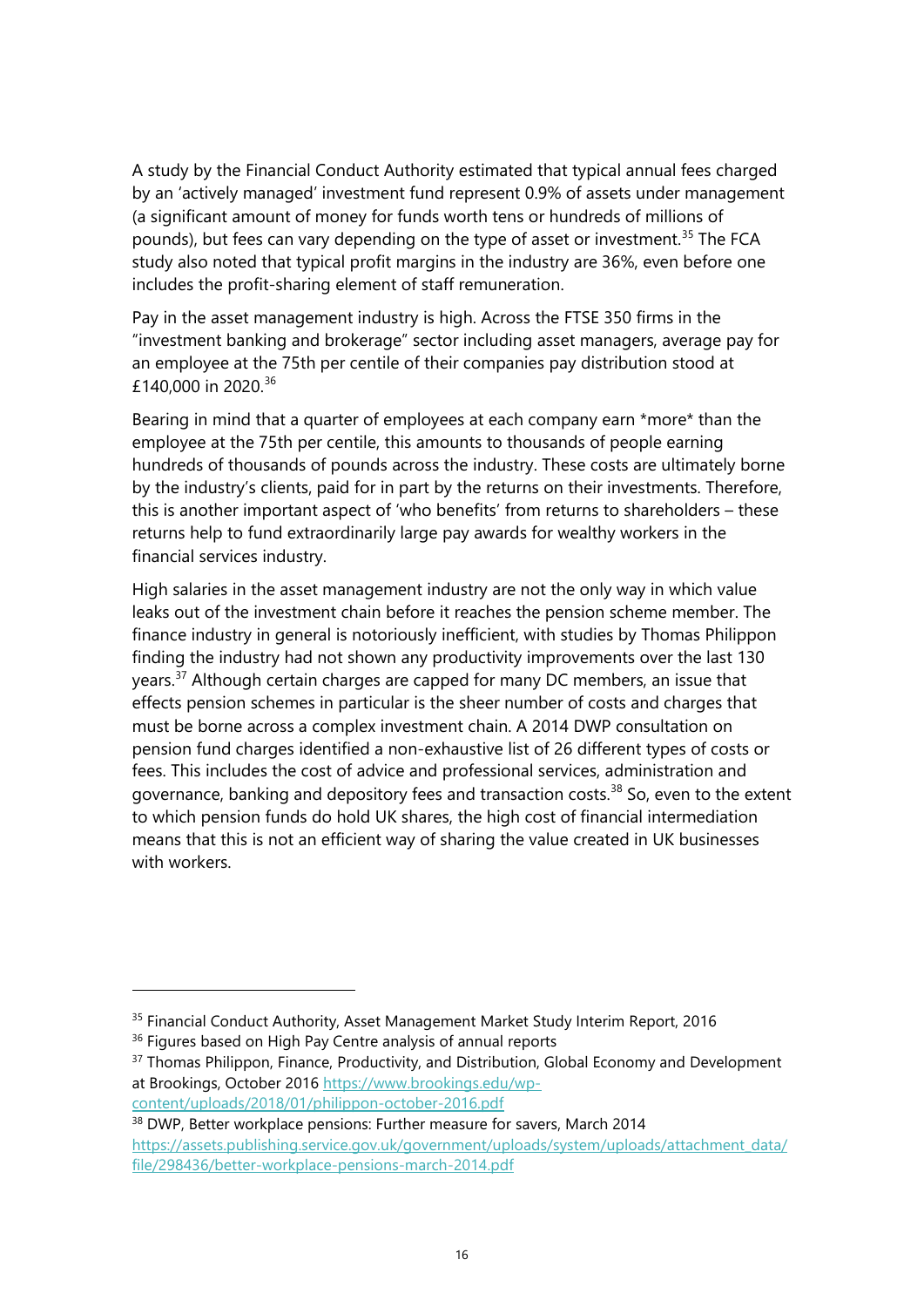## **Conclusions and recommendations**

To examine 'do dividends pay our pensions' and analyse who does benefit from shareholdings in UK companies, this research has drawn on multiple government and industry sources. This highlights the difficulties associated with identifying the underlying providers of capital for and beneficiaries of investments in UK companies. Given the implications of a company's ownership structure for the impact it has on society – eg does it serve to enrich ordinary savers or the already wealthy – this is a hindrance to effective policy-making in relation to the regulation of those companies.

Despite the challenges presented by the research, the findings inarguably demonstrate a minimal and diminishing link between the fortunes of the UK's biggest companies and the pensions of working people. UK pension funds account for a small and declining proportion of shareholdings. Individual investments are overwhelmingly concentrated amongst the very rich. Wealthy asset managers use their control of shareholdings to accumulate vast pay awards from the investment process.

At the same time, corporate leaders are under significant pressure to deliver ever greater returns to shareholders. [High Pay Centre analysis](https://highpaycentre.org/ceo-pay-and-the-workforce-how-employee-matters-impact-performance-related-pay-in-the-ftse-100/) suggests that 82% of FTSE 100 CEOs performance-related pay is linked to financial metrics relating to profitability, dividend payments, buybacks and share price gains.<sup>[39](#page-16-0)</sup> Dividend payments and share price movements are the subject of frenzied analysis and speculation from investors and commentators.

The identity of the share owners stewarding corporate behaviour against this backdrop is critically important. When a much greater proportion of company share ownership was concentrated amongst UK pension funds that could be expected to take a longterm perspective on their investments, and represent UK pension savers who have to live with the social and environmental consequences of prevailing business practices, we could have greater confidence in the capacity of investor stewardship as a safeguard against short-termism and exploitative or unsustainable practices. Higher pension fund share ownership at least meant that a more substantial element of returns to shareholders benefited ordinary pension savers (albeit to an unequal degree as a result of pensions inequality).

This is increasingly not the case. The argument that we need to divert some of the wealth currently used to fund returns to shareholders to the workers that create it is overwhelming. Wage growth has trailed behind increases in profitability and returns to shareholders. This must change so that working people benefit fairly from the success of the companies they work for – and claim a fair share of the value they create.

To this end, we recommend reform of the UK's corporate governance system to remove the priority given to shareholder interests, promote worker directors on

<span id="page-16-0"></span> $39$  High Pay Centre, CEO pay and the workforce: how employee matters impact performancerelated pay in the FTSE 100, 2020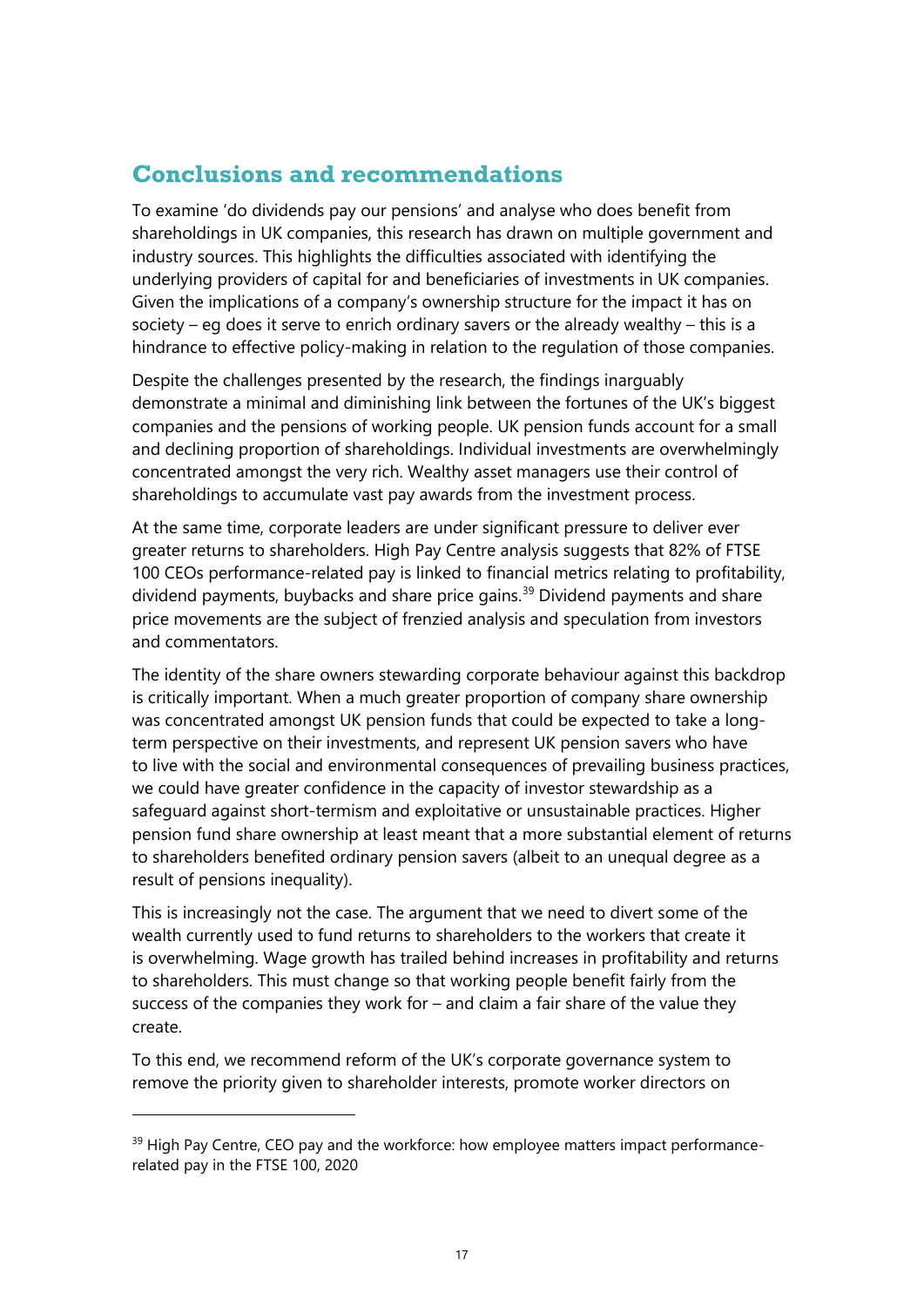company boards and encourage a focus on sustainable, long-term growth in the interests of all stakeholders. This will involve changes to company law and governance practices, alongside policies to promote collective bargaining.

# **Recommendations for reform**

## **Directors' duties**

At the moment, company directors are required by law to prioritise the interests of shareholders over those of other stakeholders. Alongside existing legal duties, there are strong cultural norms and financial incentives, as set out above, that encourage directors to focus on maximising the wealth of shareholders as their priority.

The requirement to prioritise the interests of shareholders does not, as has been shown above, protect our pensions. And, as has also been shown, excessive dividend payments leave companies more vulnerable to economic shocks and contribute to the UK's long-term problem of underinvestment.

There is strong public support for the legal duties of company directors to change, with 76% of workers agreeing with the following statement, compared with 5% who disagreed:

"When making decisions, businesses should be legally obliged to give as much weight to the interests of their staff and other stakeholders (eg local communities) as they give to the interests of their owners or shareholders".<sup>[40](#page-17-0)</sup>

Given the benefits to the workforce, other stakeholders, the company itself and wider society, it is time the law caught up with the public. Reform should rewire companies for long-term success. To that end:

• Directors' duties should be rewritten to remove the current requirement for directors to prioritise the interests of shareholders. Directors should be required to promote the long-term success of the company as their primary aim, taking account of the interests of stakeholders including the workforce, shareholders, suppliers, customers and the local community and impacts on human rights and the environment.

A possible formulation, based on the existing wording with some revisions, is set out below:

<span id="page-17-0"></span><sup>40</sup> BritainThinks polled 2,134 adult workers in England and Wales. The poll was conducted between 13th – 21st May 2021. Results were weighted to be nationally representative according to the ONS Labour Force Survey Data. 76% agreed (and 5% disagreed) with the following statement: "When making decisions, businesses should be legally obliged to give as much weight to the interests of their staff and other stakeholders as they give to the interests of their owners or shareholders."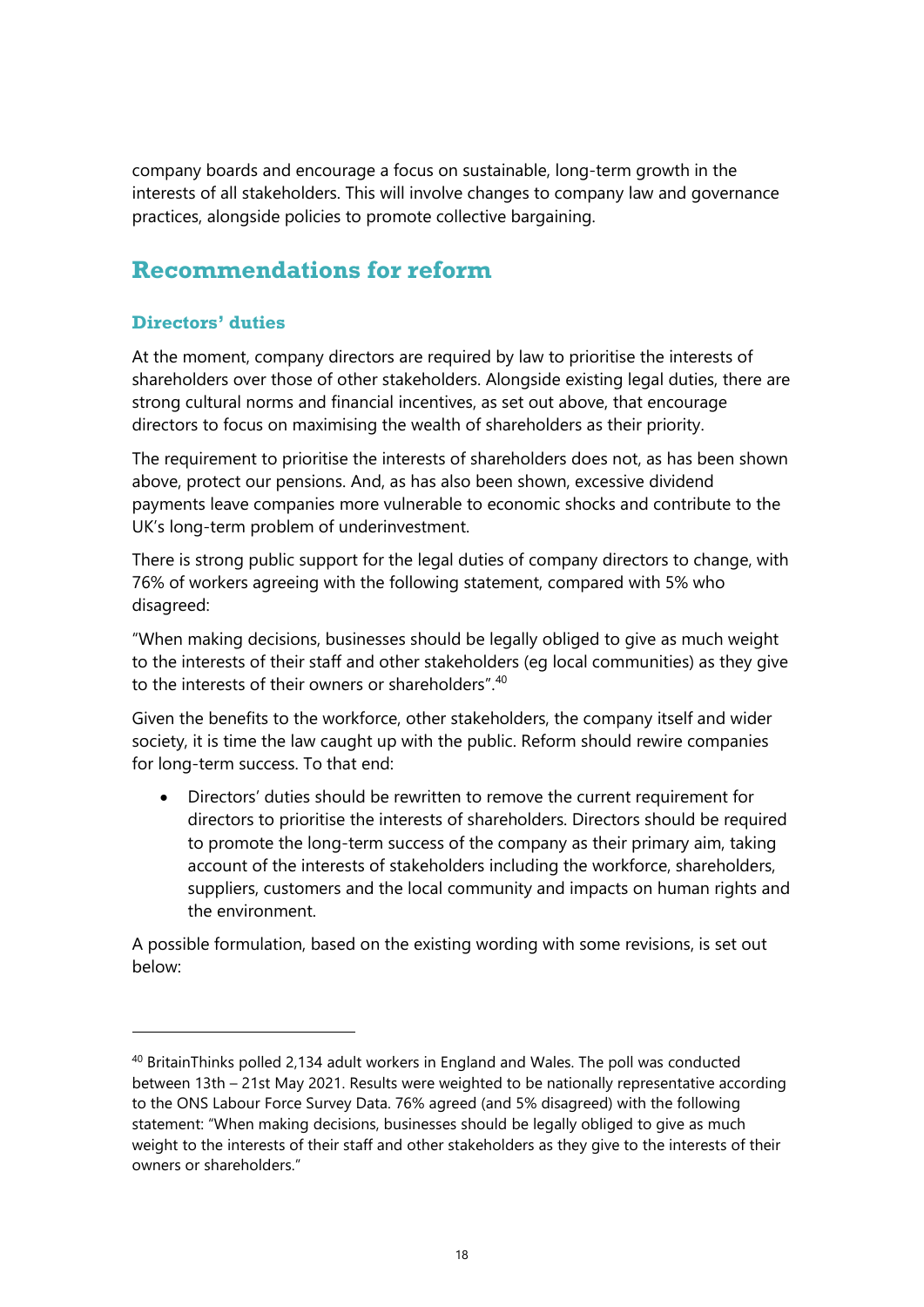"A director of a company must act in the way s/he considers, in good faith, would be most likely to promote the long-term success of the company, and in so doing, should have regard to the need to:

i. deliver fair and sustainable returns to investors

ii. promote the interests of the company's workforce

iii. foster the company's relationships with suppliers, customers, local communities and others, and

iv. take a responsible approach to the impact of the company's operations on human rights and on the environment..."

#### **Worker directors on company boards**

Reform of board composition is also important to change the culture and priorities of the boardroom. Given the strong interdependence of the workforce with the company they work for, we believe that worker directors should be included on company boards. No company can succeed without the skills and commitment of its workforce; and at the same time, decisions made by the company have a major impact on the lives of the people who work there. Worker directors would bring people with a very different range of backgrounds and skills into boardrooms, helping to challenge 'groupthink', and improving the quality of board decision-making. While the 2018 Corporate Governance Code requires listed companies to put in place measures for boardroom engagement with the workforce, most companies have simply designated a nonexecutive director for this role, with only a handful of companies allowing workers to speak for themselves as company directors on the board.

• Worker directors, elected by the workforce, should comprise one third of the board at all companies with 250 or more staff.

#### **Reporting by companies and the investment industry**

Our research has demonstrated that the argument commonly used to justify the share of company profits paid out to shareholders and the privileged place of shareholders in corporate governance is flawed. However, as this paper has shown, it is not straightforward to find out who are the ultimate beneficiaries of shareholder returns. We need clearer data from the investment industry on who are the providers of the capital that they invest. To ensure the appropriate levels of disclosure, this should be an obligation for the industry as a whole. While transparency alone is clearly not enough, it is an important step towards rebalancing power within the company.

We also need clearer reporting from companies to show how they are distributing their revenues and profits among different stakeholders and how this is balanced with investment for the future in R&D and training.

• We recommend that companies should be required to report on their spending on wages, R&D, training, dividends, share buybacks and executive pay over a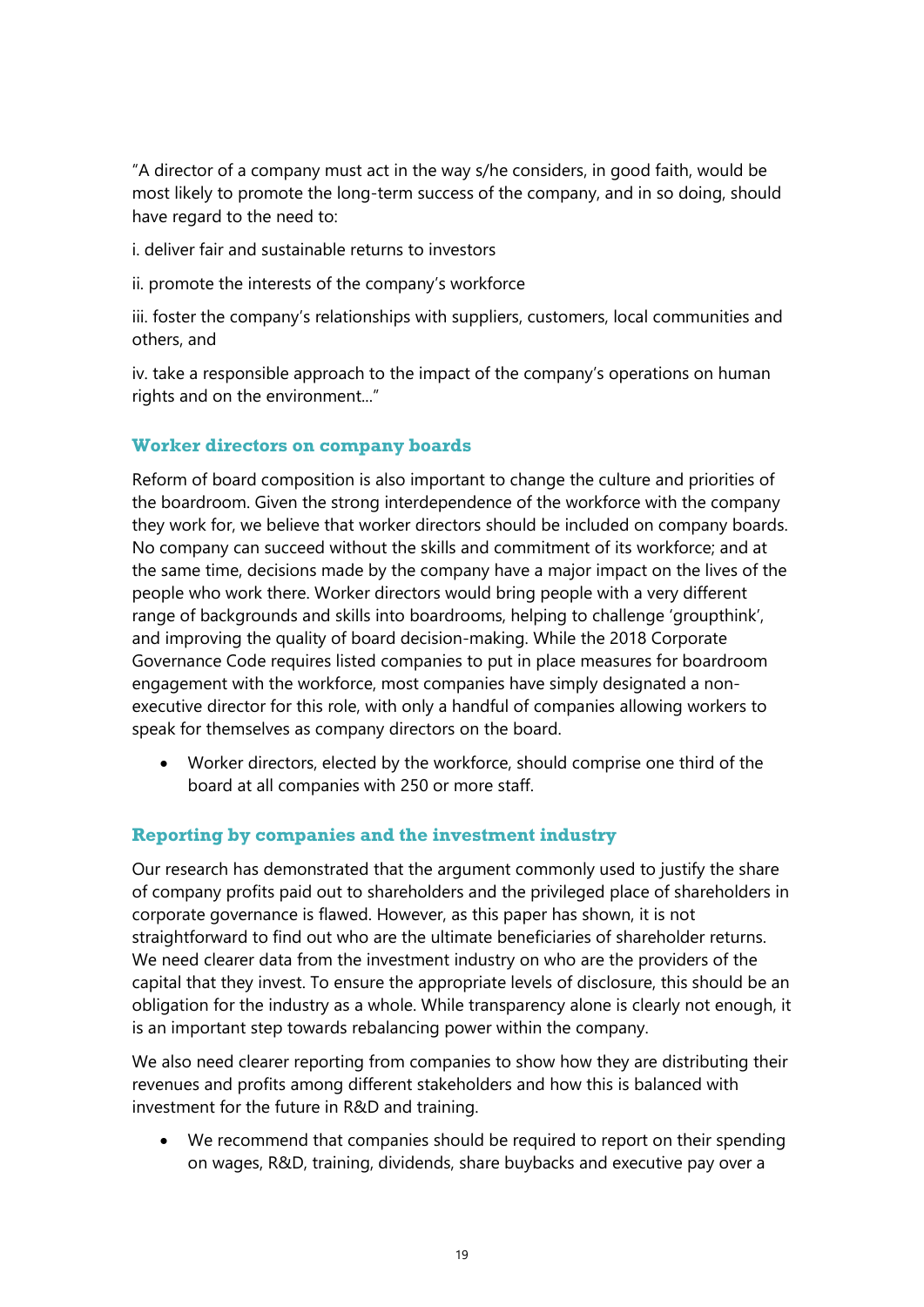rolling ten year period so that all stakeholders can see how these amounts have changed over time.

• In addition, companies should report on the average annual percentage pay rise (or otherwise) per worker tracked against the annual percentage rise in total shareholder returns over a rolling ten year period.

#### **Distribution of rewards**

Reform is needed to enable workers at UK companies to access a bigger and fairer share of the wealth they create.

Collective bargaining is the best way of raising pay sustainably – and it brings many other benefits too. Research, controlling for differences in workplace and worker characteristics to isolate the impact of collective bargaining, shows that as well as raising pay, workplaces with collective bargaining have more training days, more equal opportunities practices, better holiday and sick pay provision, more family-friendly measures, less long-hours working and better health and safety $41$ .

Employers and companies also benefit. Collective bargaining is linked to lower staff turnover, higher innovation, reduced staff anxiety relating to the management of change and a greater likelihood of high-performance working practices.

A range of factors, including industrial changes and anti-union legislation, have led to a reduction in the share of the workforce covered by collective bargaining agreements, especially in the private sector. However, over the last few years – starting before and continuing through the pandemic – union membership has started to rise, both in absolute numbers and as a proportion of the workforce, including in the private sector.

But there are still too many barriers to workers coming together in unions to negotiate collectively with their employer, and we recommend the following measures to address these barriers:

- Unions should have access to workplaces to tell workers about the benefits of union membership and collective bargaining (following the system in place in New Zealand);
- New rights to make it easier for working people to negotiate collectively with their employer;

<span id="page-19-0"></span><sup>41</sup> Professor Alex Bryson (UCL) and John Forth (NIESR), The added value of trade unions New analyses for the TUC of the Workplace Employment Relations Surveys 2004 and 2011, TUC 2017 and Professor Alex Bryson (UCL) and John Forth (NIESR), Work/life balance and trade unions Evidence from the Workplace Employment Relations Survey 2011, TUC 2017. For synthesis of findings and further sources please see TUC (2019) A stronger voice for workers

<sup>–</sup> how collective bargaining can deliver a better deal at work [https://www.tuc.org.uk/research](https://www.tuc.org.uk/research-analysis/reports/stronger-voice-workers)[analysis/reports/stronger-voice-workers](https://www.tuc.org.uk/research-analysis/reports/stronger-voice-workers)